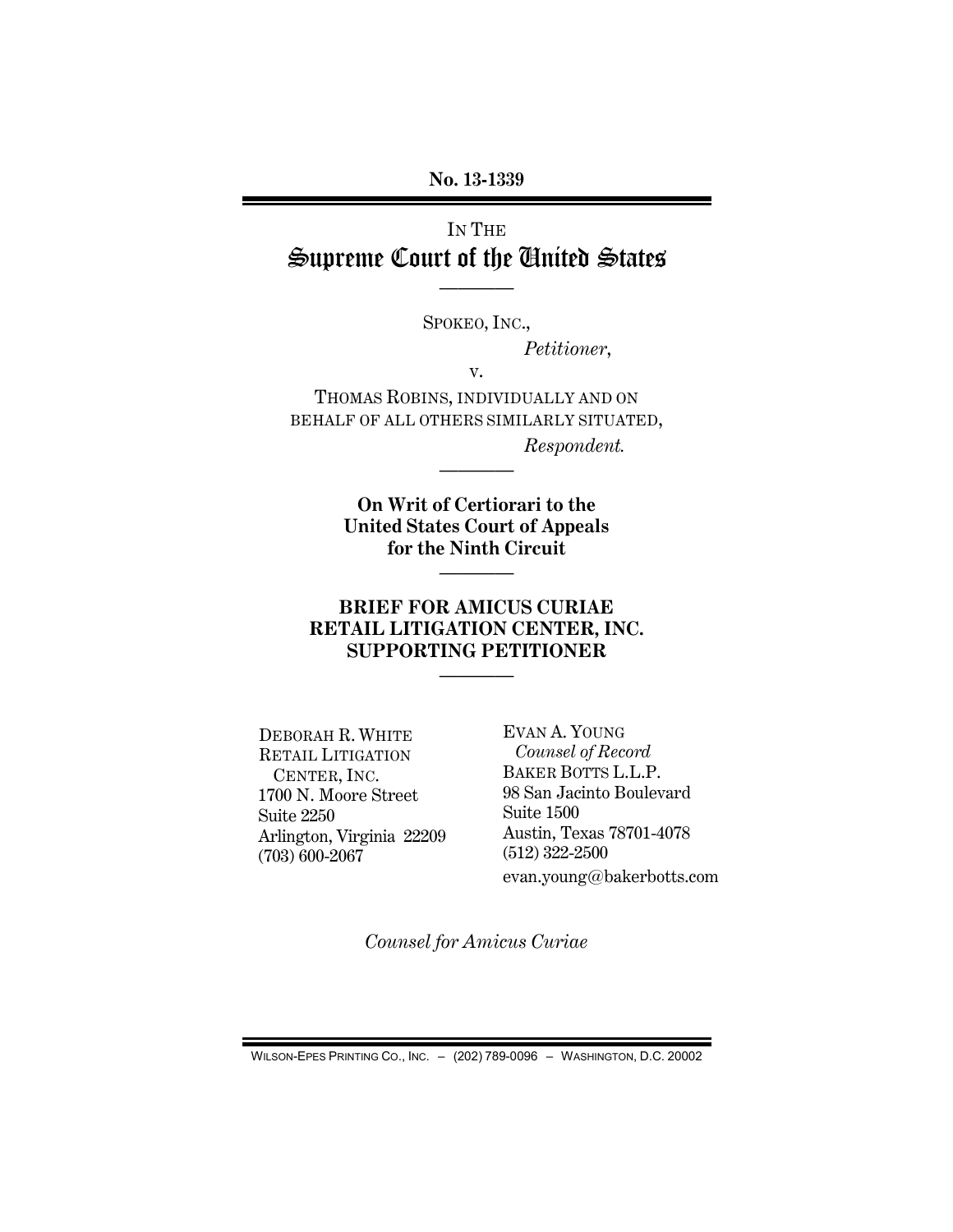## TABLE OF CONTENTS

| The Ninth Circuit Erred By Reading The Act<br>Eliminate Article III's Injury-In-Fact<br>To      |  |
|-------------------------------------------------------------------------------------------------|--|
| The doctrine of constitutional avoidance<br>A.<br>requires reversing the Ninth Circuit's        |  |
| When Congress <i>does</i> wish to push the<br>B.<br>boundaries, the Court reasonably expects    |  |
| 1. Clear-statement rules help courts in<br>identifying legislative intent in deli-              |  |
| 2. Congress would not modify consti-<br>tutional standing requirements with-                    |  |
| 3. Congress is perfectly capable of<br>speaking clearly about standing  13                      |  |
| C.<br>Applying the clear-statement rule in this<br>context has important practical benefits  14 |  |
|                                                                                                 |  |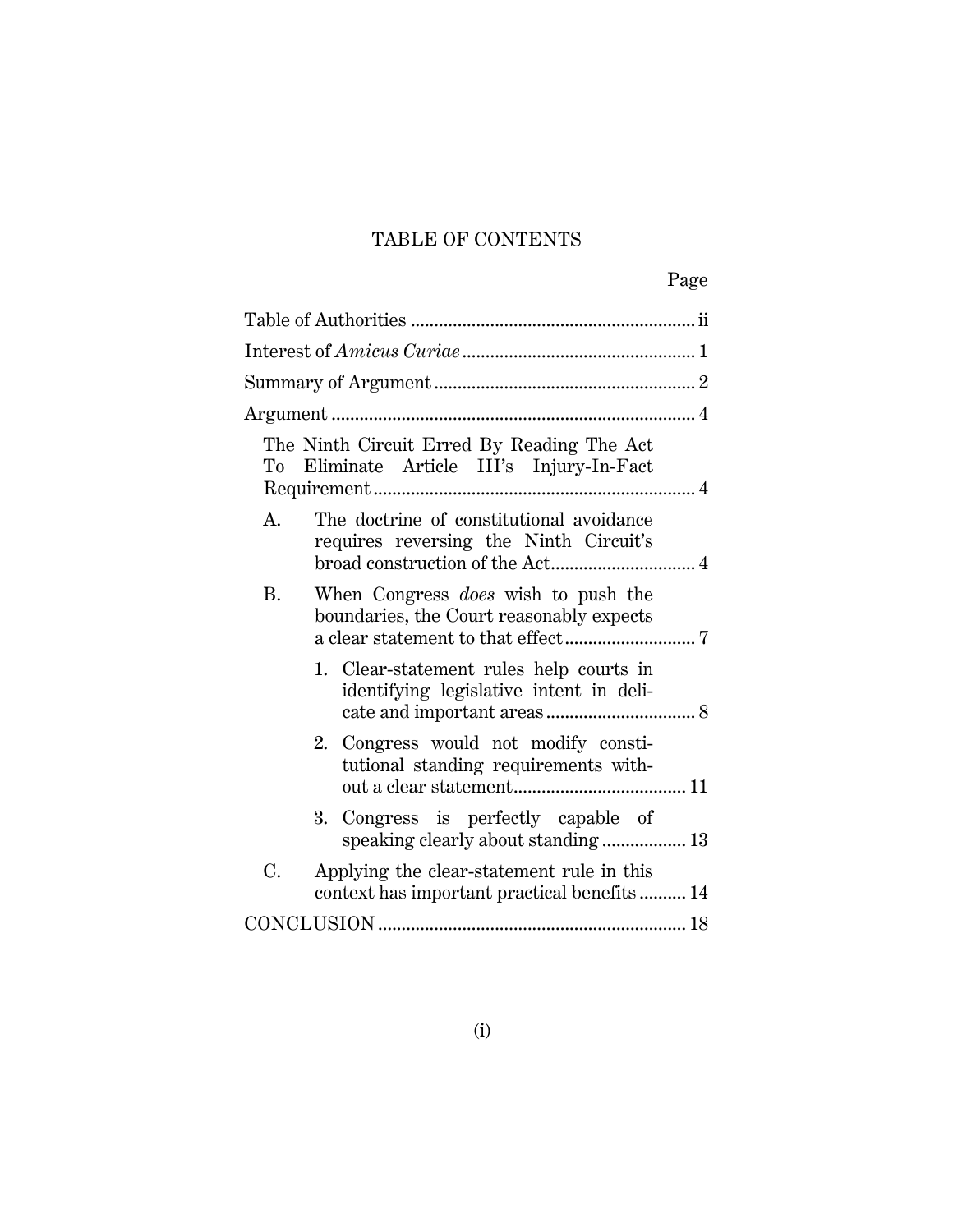## TABLE OF AUTHORITIES

| <b>CASES</b>                             | Page |
|------------------------------------------|------|
| Allen v. Wright,                         |      |
| Ashwander v. Tennessee Valley Authority, |      |
| Atascadero State Hospital v. Scanlon,    |      |
| <b>Bond v. United States,</b>            |      |
| Boumediene v. Bush,                      |      |
| <i>Burnside v. Michaels Stores Inc.,</i> |      |
| Castro v. Michaels Stores Inc.,          |      |
| EEOC v. Arabian American Oil Co.,        |      |
| Fernandez v. Home Depot USA Inc.,        |      |
| Graham v. Michaels Stores Inc.,          |      |
| Gregory v. Ashcroft,                     |      |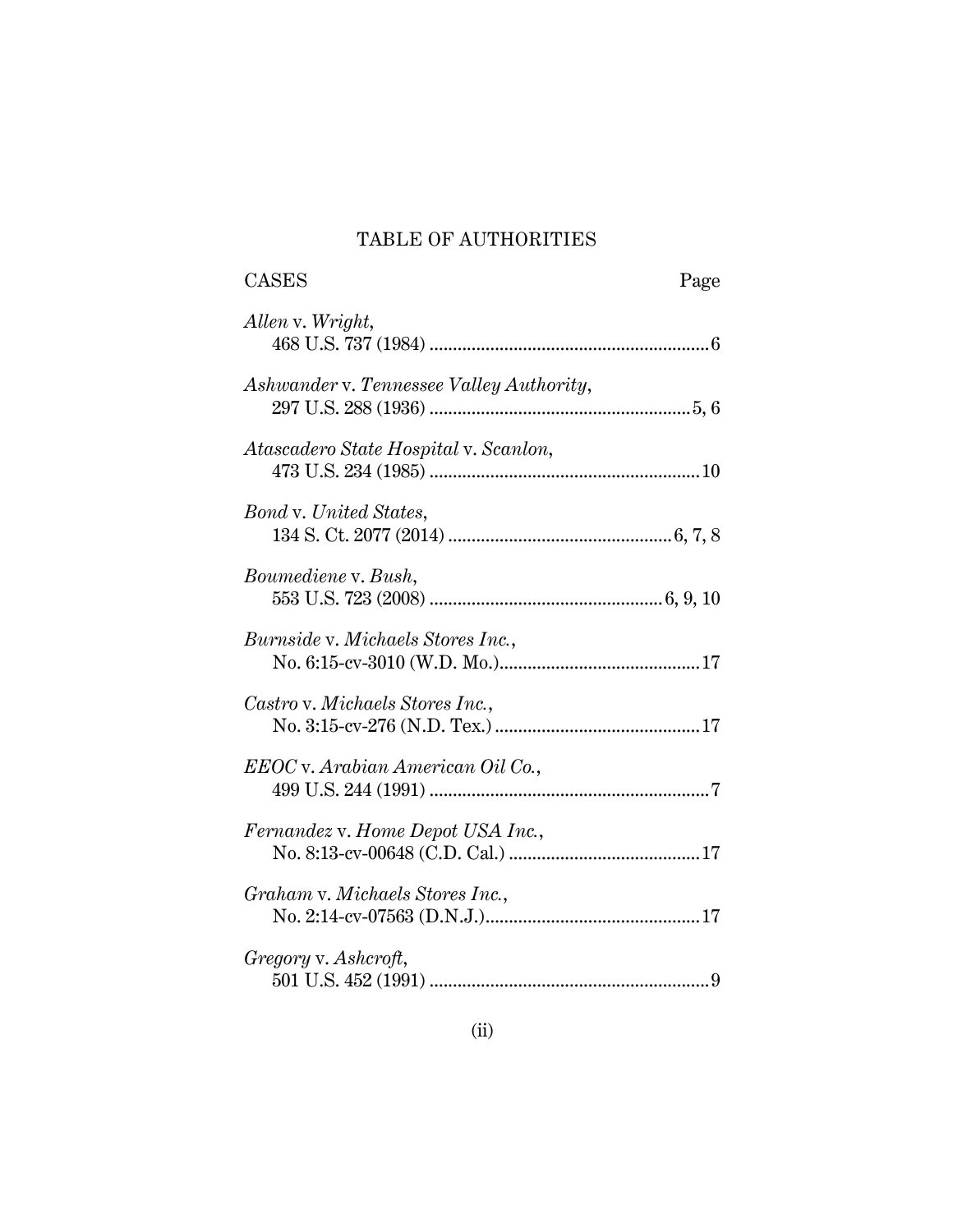| Hamdan v. Rumsfeld,                                                         |
|-----------------------------------------------------------------------------|
|                                                                             |
| <i>Hecht Co. v. Bowles,</i>                                                 |
|                                                                             |
|                                                                             |
| $INS$ v. St. Cyr,                                                           |
|                                                                             |
| Knights v. Publix Super Markets, Inc.,                                      |
|                                                                             |
| Lujan v. Defenders of Wildlife,                                             |
|                                                                             |
|                                                                             |
| McClure v. Carter,<br>513 F. Supp. 265 (D. Idaho), $\alpha$ ff'd sub nomine |
| McClure v. Reagan, 454 U.S. 1025 (1981) 14                                  |
|                                                                             |
| Morrison v. National Australia Bank, Ltd,                                   |
|                                                                             |
| Owen Equipment & Erection Co. v. Kroger,                                    |
|                                                                             |
| Schiavo ex rel. Schinder v. Schiavo,                                        |
|                                                                             |
|                                                                             |
| Schiavo ex rel. Schindler v. Schiavo,                                       |
|                                                                             |
| Speer v. Whole Foods Market Group Inc.,                                     |
|                                                                             |
| Sykes v. United States,                                                     |
|                                                                             |
|                                                                             |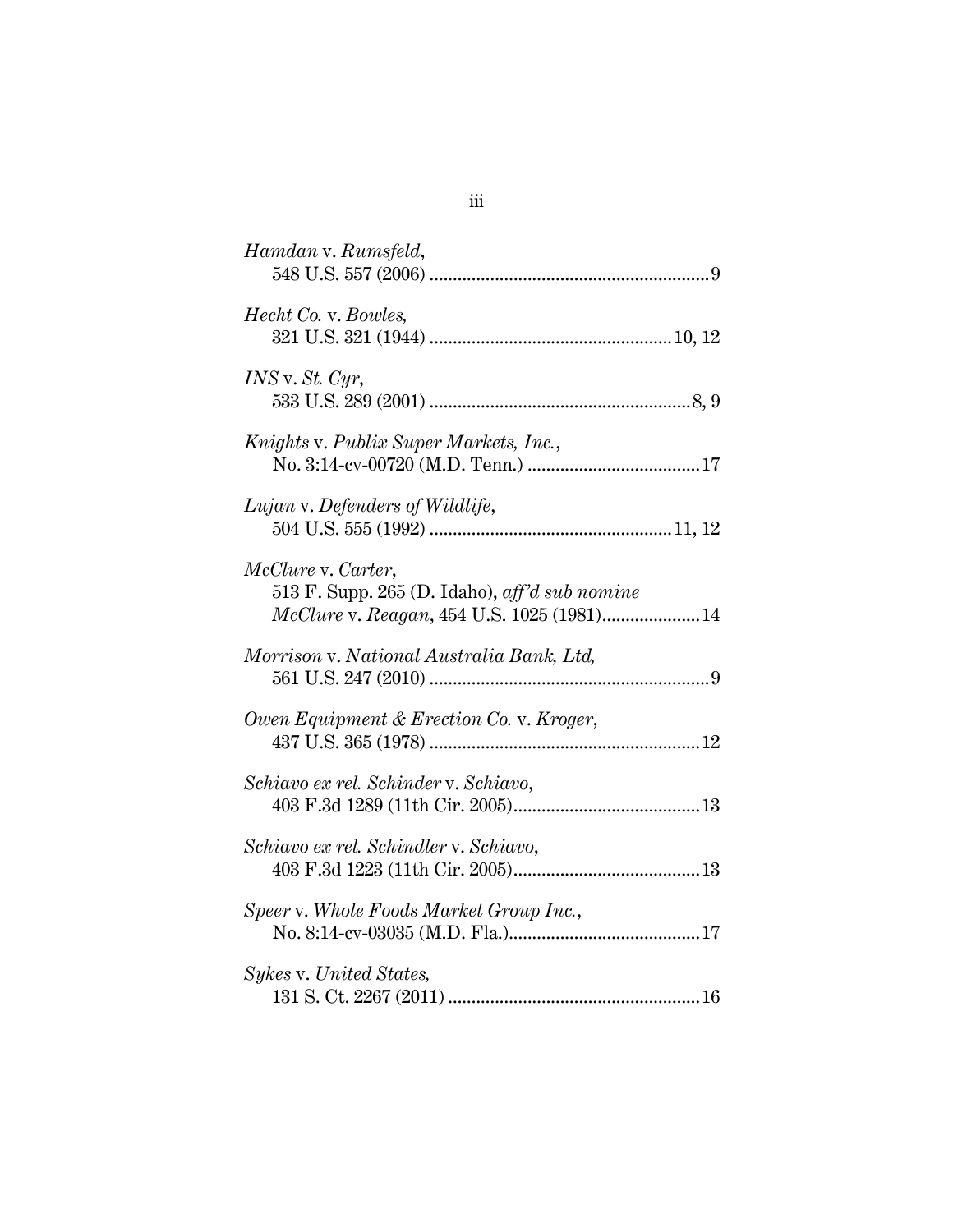| United States v. Bass,                                                                          |
|-------------------------------------------------------------------------------------------------|
| United States v. Lopez,                                                                         |
| Valley Forge Christian College v. Americans<br>United for Separation of Church and State, Inc., |
| Vermont Agency of Natural Resources v. United<br>States ex. rel. Stevens,                       |
| Walker v. Dollar Tree Stores Inc.,                                                              |
| Yellow Freight System, Inc. v. Donnelly,                                                        |
| <b>CONSTITUTIONAL PROVISIONS</b>                                                                |
|                                                                                                 |
|                                                                                                 |
|                                                                                                 |
| <b>STATUTES</b>                                                                                 |
|                                                                                                 |
| Act of October 12, 1979,                                                                        |

iv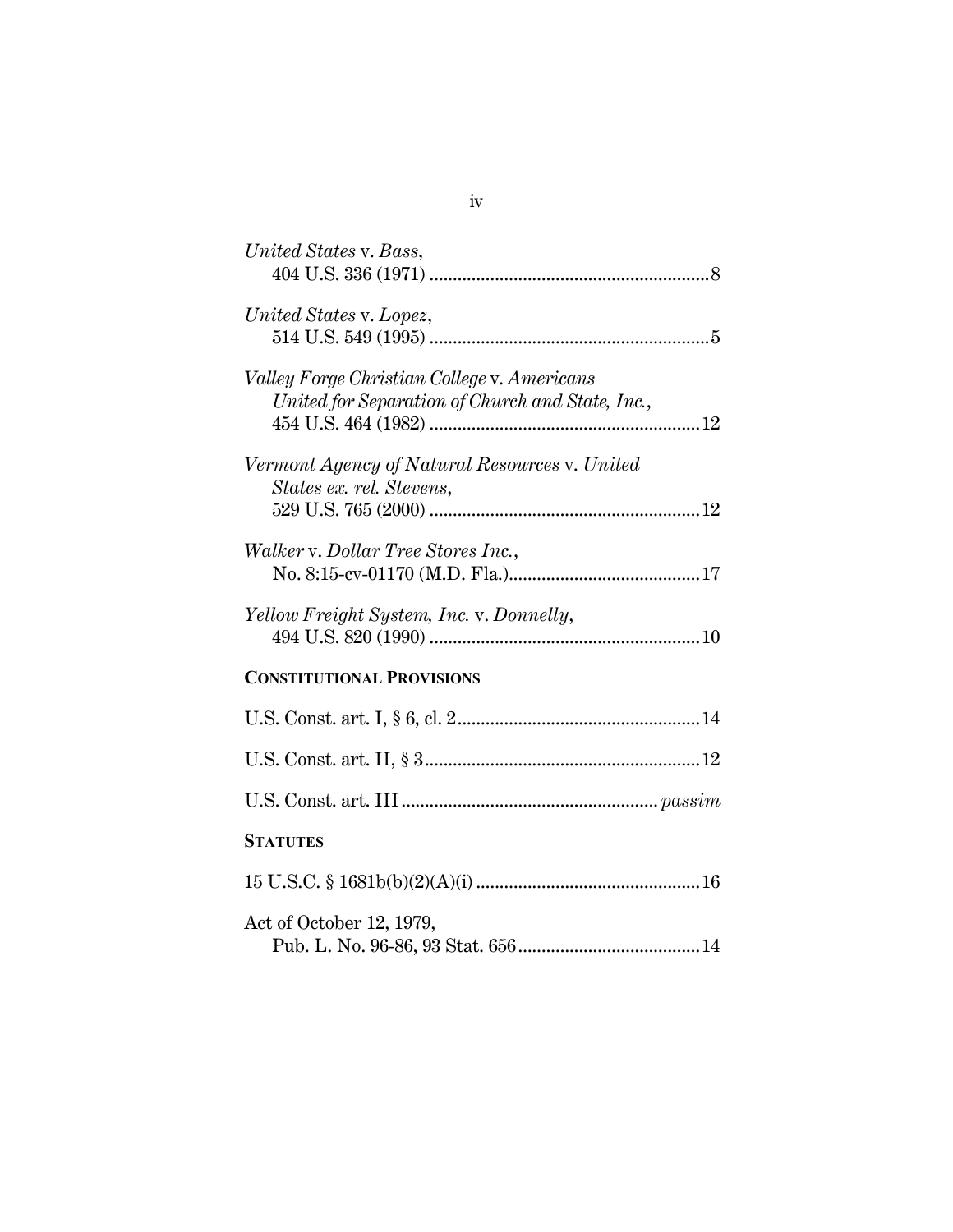| Fair Credit Reporting Act,                                                                                                                                                |
|---------------------------------------------------------------------------------------------------------------------------------------------------------------------------|
| Relief of the Parents of Theresa Marie Schiavo,<br>Pub. L. 109-3, 119 Stat. 15 (Mar. 21, 2005)  13                                                                        |
| <b>OTHER AUTHORITIES</b>                                                                                                                                                  |
| Bricketto, JPML Centralizes Michaels Class Suits<br>Over Job Credit Checks, Law360 (Apr. 9, 2015)17                                                                       |
| Carey, Counting Regulations: An Overview of<br>Rulemaking, Types of Federal Regulations,<br>and Pages in the Federal Register,<br>Congressional Research Service (2014)15 |
| Eskridge & Frickey, Quasi-Constitutional Law:<br>Clear Statement Rules as Constitutional                                                                                  |
| Field, Whole Foods Can't Stay FCRA Suit Until<br>Spokeo Decision, Law360 (Apr. 29, 2015)  17                                                                              |
| Germaine, Dollar Tree Hit With Class Action Over<br>Background Checks, Law360 (May 18, 2015)  17                                                                          |
| Grande, Home Depot Pens Deal To End FCRA<br>Class Action, Law360 (Apr. 21, 2015) 17                                                                                       |
| Wickham, Publix Seeks OK On \$6.8M Deal Over<br>Background Checks, Law360 (Oct. 28, 2014)  17                                                                             |

v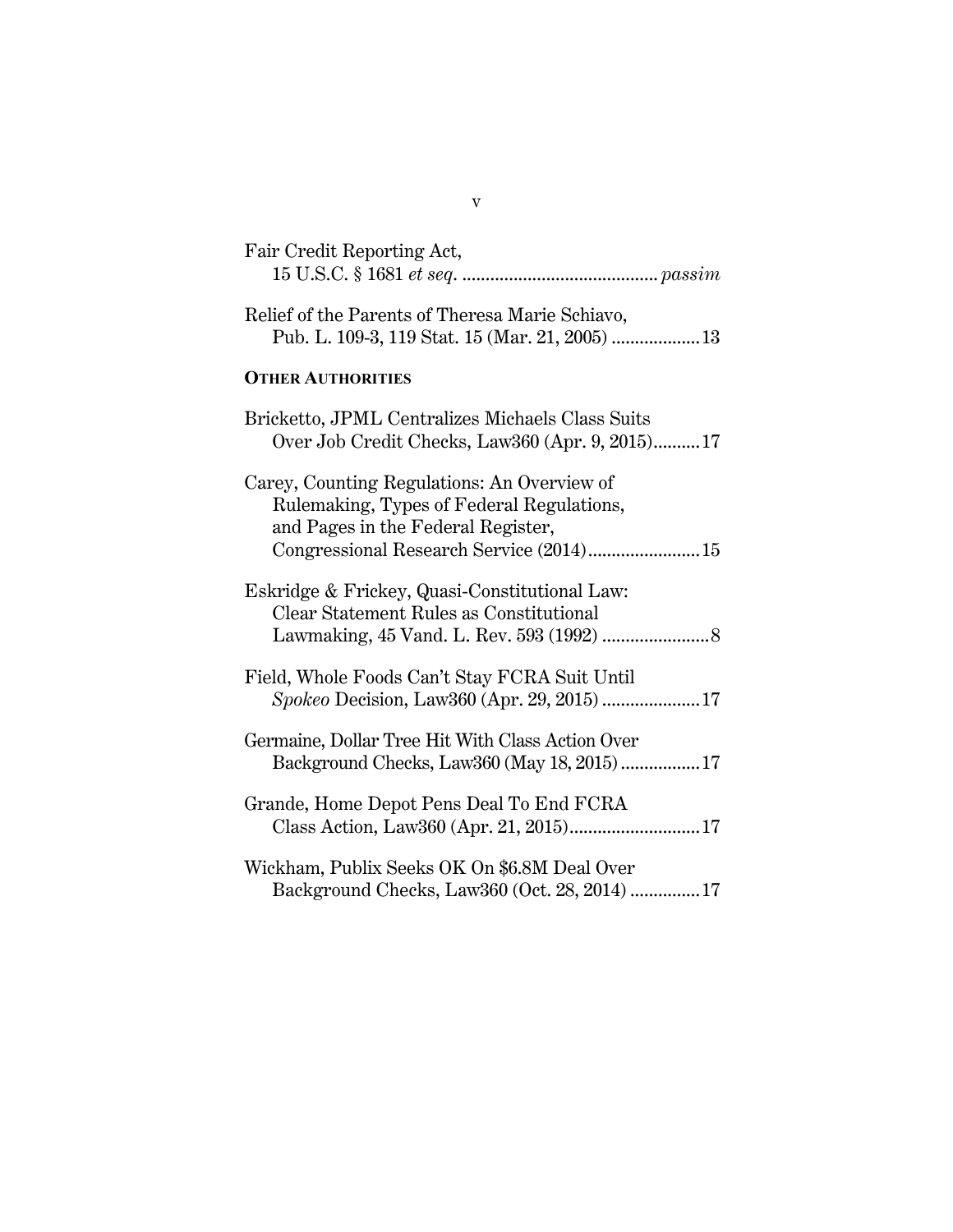# IN THE Supreme Court of the United States

———— No. 13-1339 ————

SPOKEO, INC.,

*Petitioner*,

v.

THOMAS ROBINS, INDIVIDUALLY AND ON BEHALF OF ALL OTHERS SIMILARLY SITUATED, *Respondent.*

**On Writ of Certiorari to the United States Court of Appeals for the Ninth Circuit**

————

————

## **BRIEF FOR AMICUS CURIAE RETAIL LITIGATION CENTER, INC. SUPPORTING PETITIONER**

## ———— **INTEREST OF** *AMICUS CURIAE*

The Retail Litigation Center, Inc. (RLC) is a publicpolicy organization that identifies and engages in legal proceedings that affect the retail industry.<sup>[1](#page-6-0)</sup> The RLC's members include many of the country's largest and most innovative retailers. The member entities whose interests the RLC represents employ millions of people throughout the United States, provide goods and services

<span id="page-6-0"></span><sup>1</sup> Pursuant to this Court's Rule 37.6, *amicus* affirms that no counsel for a party authored this brief in whole or in part, that no such counsel or party made a monetary contribution intended to fund the preparation or submission of this brief, and that no person other than *amicus* and its counsel made such a monetary contribution. Letters from counsel of record for each party consenting to the filing of this *amicus* brief are on file with the clerk's office.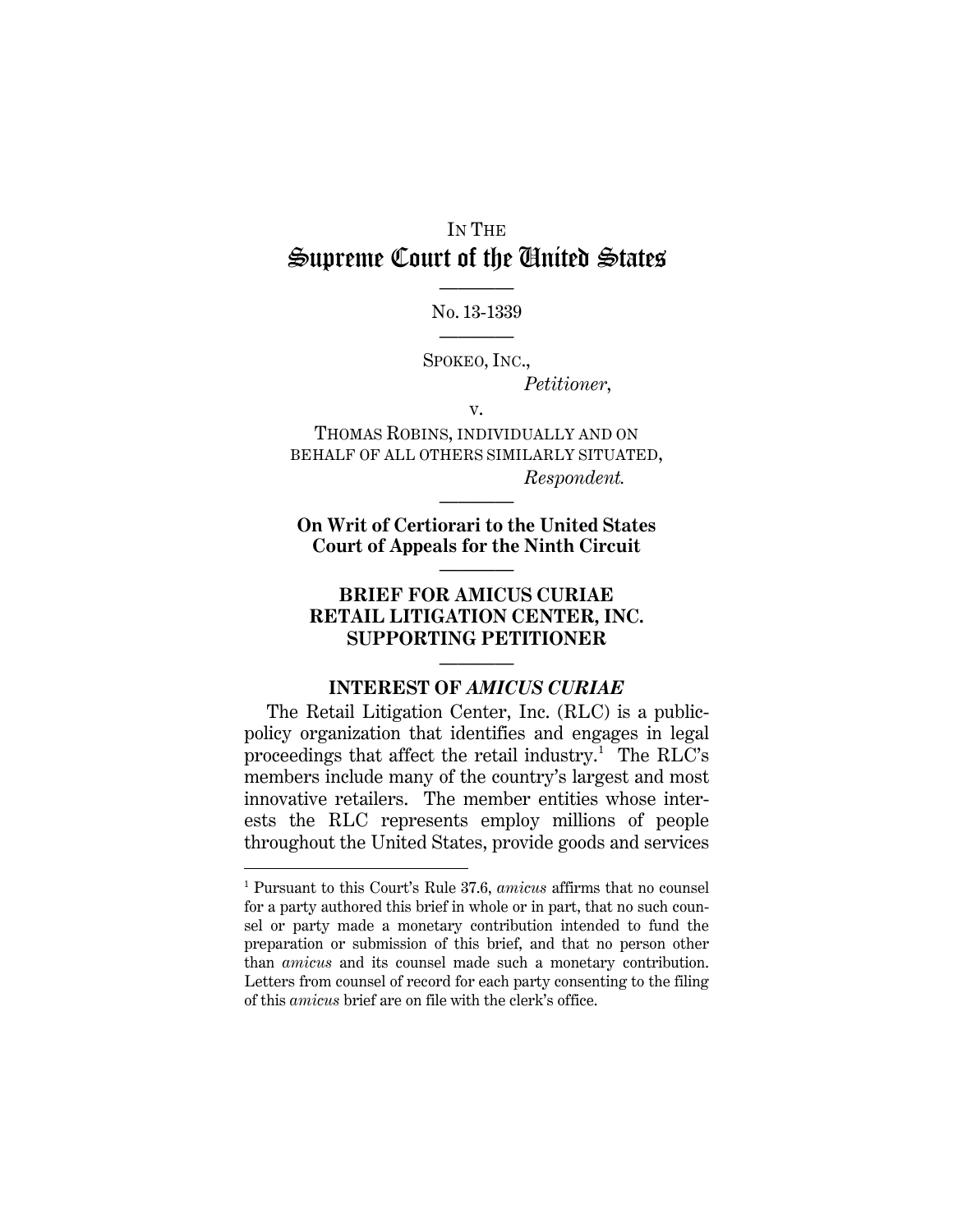to tens of millions more, and account for tens of billions of dollars in annual sales. The RLC seeks to provide courts with retail-industry perspectives on important legal issues, and to highlight the potential industry-wide consequences of significant pending cases.

#### **SUMMARY OF ARGUMENT**

The Ninth Circuit gave the Fair Credit Reporting Act (the "Act") an expansive reading—so expansive that it effectively erased injury-in-fact as a constitutional requirement for standing. Although this Court could reverse the judgment below because it contravenes Article III, another option is also available: rejecting the Ninth Circuit's construction of the Act. Reversing on that ground would terminate this litigation and reserve for another day the exploration of the outer boundaries of Article III standing.

The Ninth Circuit construed the Act to authorize suit and recovery by plaintiffs who, while unharmed themselves, could point to a defendant's violation of technical statutory standards. This aggressive construction implicates Article III's limits. A closer statutory reading, however, reveals no such constitutionally dubious legislative ambition, but only the standard fare of a regulatory statute—authorizing suits by those who have actually been injured by a statutory violation. Under that reading, Congress never intended the Act to push up against Article III, thus leaving no constitutional tension to resolve. If Congress ever *does* seek to press standing beyond the breaking point, this Court will have ample opportunity to consider how far Congress can go.

This more modest reading—that the Act allows individuals to sue and recover *when they are harmed* by a violation—follows from the Court's traditional background presumption that Congress does not intend to violate the Constitution, or even approach its outer limits.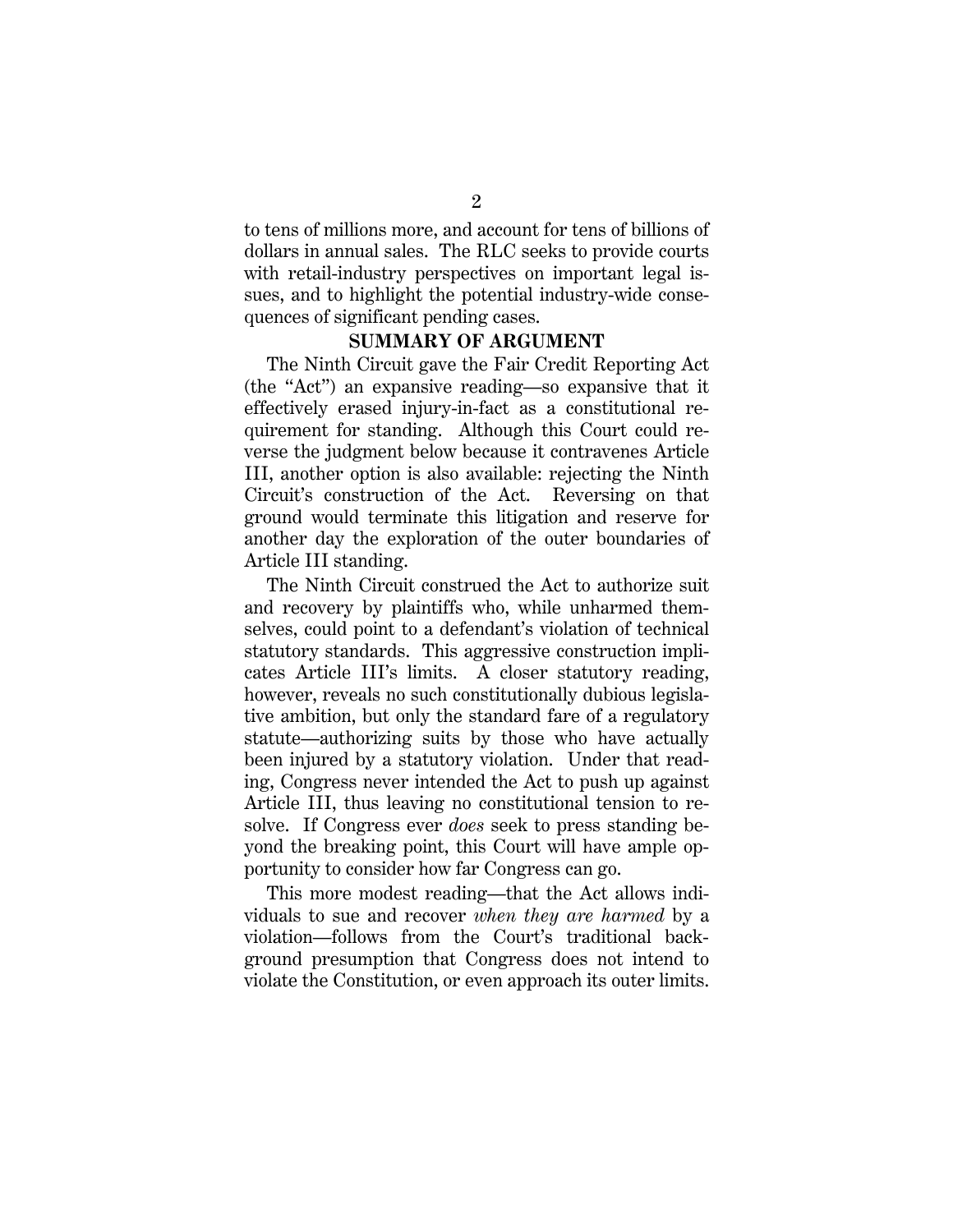Congress can always rebut such a presumption simply by providing a clear statement—that, for example, it *does* wish to eliminate the injury-in-fact component of standing, at which point the courts must confront the resulting constitutional question. Hesitating to decide constitutional issues when they are not squarely presented respects Congress by assuming that Congress would push past time-honored constitutional understandings only consciously and after meaningful deliberation, not capriciously or casually. By trusting Congress to make clear when it wishes to deviate from established constitutional norms, the Court avoids the twin dangers of invalidating statutes on the basis of constitutional conflict that Congress never intended and of endorsing novel constitutional propositions that Congress never actually enacted.

Under these principles, the Court should reject the Ninth Circuit's reading. After all, the Act here contains no express language clearly eliminating the injury-in-fact requirement of standing, and its text bears the more modest and constitutionally unassailable interpretation that private litigation is contingent, as always, on alleging an actual injury.

Applying this Court's clear-statement principles to statutes touching on the Constitution's standing requirements also has important practical benefits. Statutes like the Act have proliferated, and the regulated public—like retailers—are subject to constantly increasing requirements from all levels of government. Clarity about the obligations and potential liabilities actually imposed on businesses and citizens acting in commercial capacities would give them the notice that they need to comply with legal obligations as efficiently as possible. Congress is far more likely to view its legislation as facilitating good-faith compliance than as inviting litigation by ambush, with plaintiffs awaiting the slightest technical error, even when no harm results, as a basis to bring suit.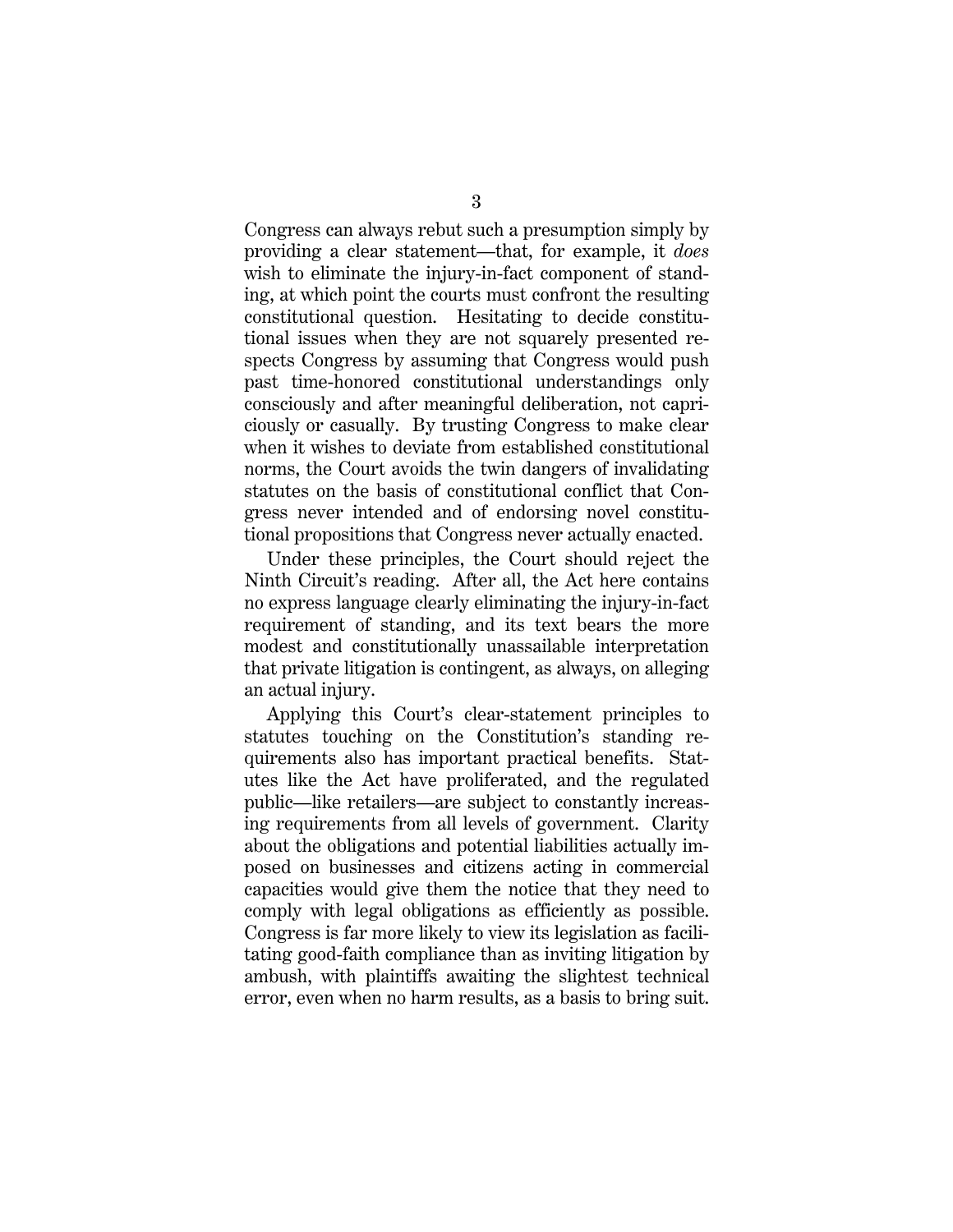If Congress ever actually intended the latter result, the Court should reasonably expect it to say so clearly.

The need for a uniform and sensible approach to construing statutes like the Act is urgent. Like those of other industries, members of the retail industry are repeatedly sued for technical, no-harm violations of this Act and others like it. The Court should recognize the enormous practical consequences that would follow from greenlighting the Ninth Circuit's willingness to open the gates to federal court without a plaintiff who has suffered an actual injury.

#### **ARGUMENT**

### **THE NINTH CIRCUIT ERRED BY READING THE ACT TO ELIMINATE ARTICLE III'S INJURY-IN-FACT RE-QUIREMENT**

Before considering whether Congress constitutionally *could* enact a statute like the one portrayed by the Ninth Circuit—although *amicus* agrees with Spokeo that it could not—the Court may choose instead to consider whether Congress in fact *did* enact such a statute. If, as *amicus* argues, Congress never intended the Fair Credit Reporting Act to authorize cases like Robins's, then this opening inquiry should also be the closing one. The absence of any clear textual indication that Congress wished to push standing up to or beyond Article III's limits is dispositive.

### **A. The doctrine of constitutional avoidance requires reversing the Ninth Circuit's broad construction of the Act**

In construing the Act, the Ninth Circuit embraced the most constitutionally problematic reading that the Act could possibly bear, casually dismissing other alternatives as "of little consequence," given its confidence in its own construction. Pet. App. 7a n.2. This was error. When the Ninth Circuit concluded that "the statutory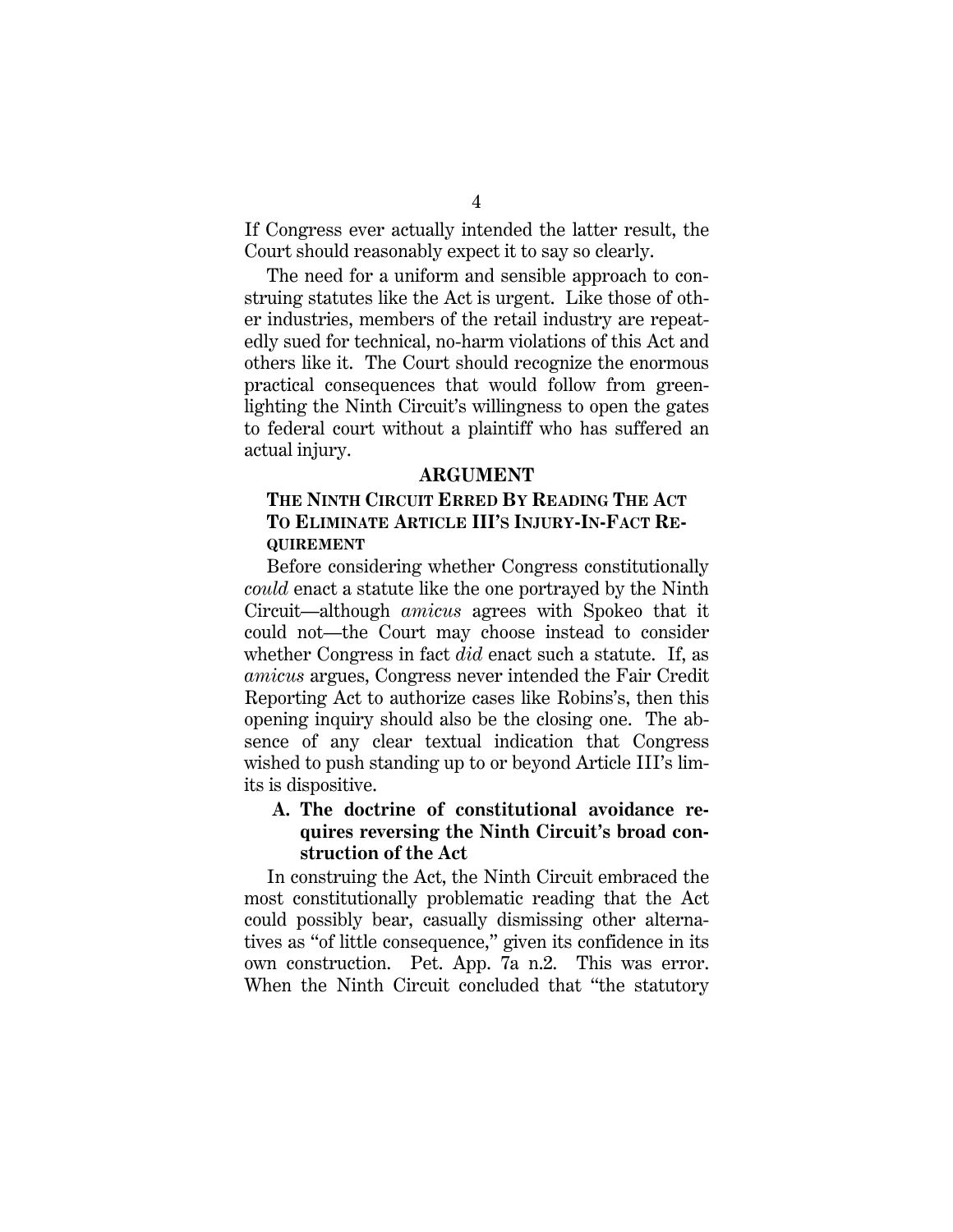cause of action does not require a showing of actual harm," *id.* at 6a, the court should have heard constitutional alarm bells ringing. Unlike an element of a claim that Congress could include or dispense with as seems best, "actual harm" is not something that is merely an option for Congress to consider; instead, as Spokeo has explained, actual harm is a fundamental *constitutional* prerequisite for access to the federal courts. See Pet. Br. 11-32. The Ninth Circuit should have selected the reading of the statute that did not trigger such constitutional problems.

No one disputes Congress's broad power and responsibility to legislate, particularly in the sphere of interstate commerce. The Commerce Clause vests Congress with ample power to enact legislation to regulate any "economic activity [that] substantially affects interstate commerce." *United States* v. *Lopez*, 514 U.S. 549, 560 (1995). Congress correspondingly enjoys substantial discretion and deference to its judgment that a chosen regulatory scheme—including creating new rights and obligations—is necessary to protect the Nation's commercial interests. The very breadth of this power, however, generates the need for cautious statutory constructions. If courts always gave statutory text its broadest possible meaning, statutes passed under capacious provisions like the Commerce Clause would regularly threaten the outer bounds of the Constitution—but only rarely with that intention.

Weighing a statutory provision's constitutionality is appropriate only when it is certain that Congress truly intended its legislation to bear the constitutionally questionable meaning. This Court refuses to proceed to constitutional analysis if there are alternative routes to resolution open. See, *e.g.*, *Ashwander* v. *Tenn. Valley Auth.*, 297 U.S. 288, 346-347 (1936) (Brandeis, J., concurring). Likewise, the Court avoids constitutional tension by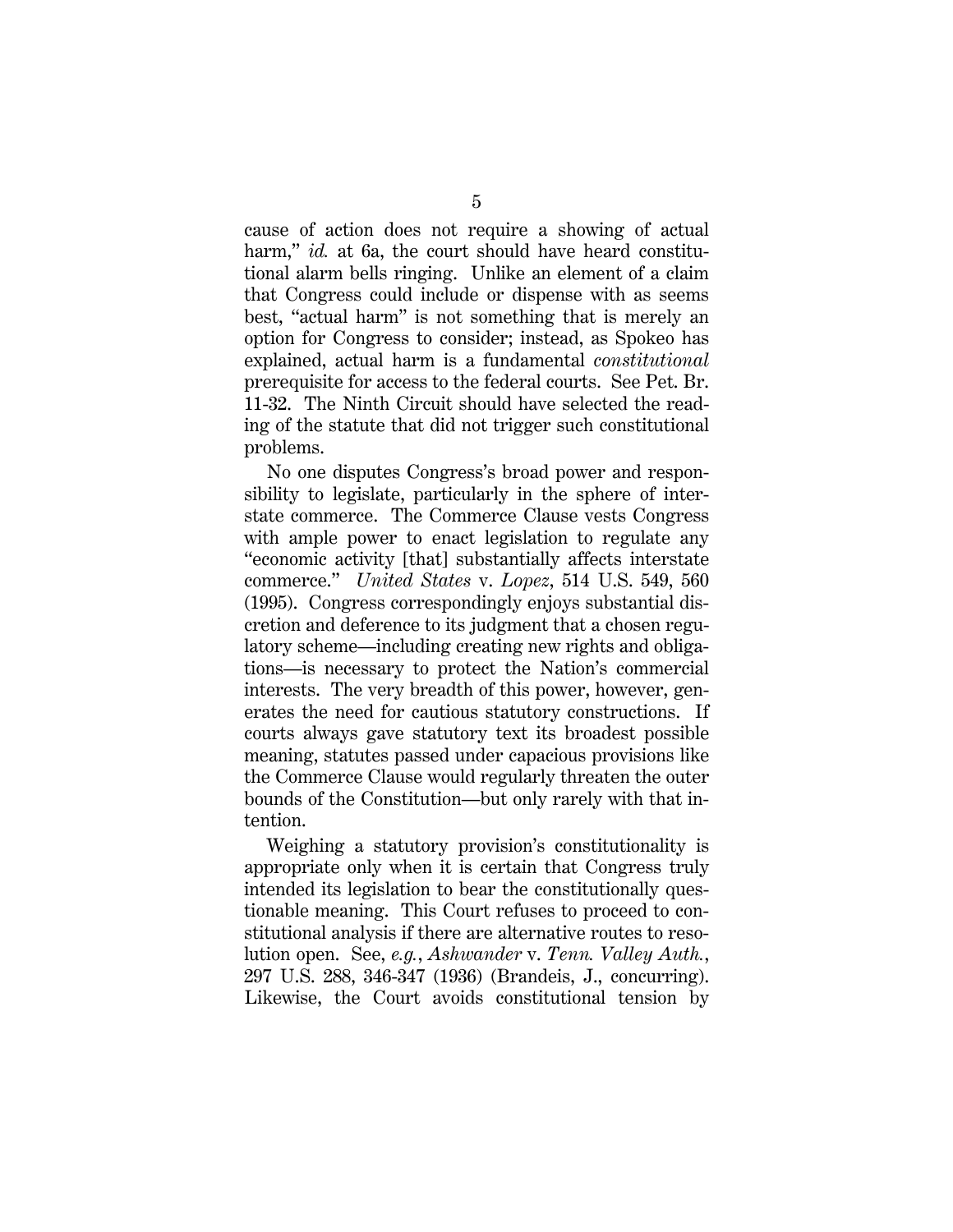adopting a plausible reading that does not present serious constitutional questions. *Id*. at 348.

Thus, last year, for example, the Court refused to read the Chemical Weapons Convention Implementation Act to reach ordinary and wholly intra-state assault cases. Such a reading, it concluded, would subject that statute to constitutional problems arising from federalizing purely intra-state conduct. Because a plausible alternative was available, the Court read the statute more narrowly, thereby avoiding a more aggressive construction that would trigger constitutional scrutiny and the risk of judicially invalidating the statute. See *Bond* v. *United States*, 134 S. Ct. [2](#page-11-0)077, 2088-2090 (2014).<sup>2</sup>

Spokeo's brief more than adequately demonstrates that the constitutional question in this case is serious and indeed that, if that question must be reached, the judgment below should be reversed on that ground, requiring the invalidation of the Act's expansion of standing. See Spokeo Br. 36-53. After all, standing is not simply a doctrine to be learned or a jurisdictional matter to be established. It is a constitutional principle that demarcates the Judiciary's sphere of authority. It preserves the separation of powers, and therefore, ultimately, liberty. It is "[t]he idea of separation of powers that underlies standing doctrine," *Allen* v. *Wright*, 468 U.S. 737, 759 (1984), and "the Constitution's separation-ofpowers structure, like the substantive guarantees of the Fifth and Fourteenth Amendments, protects" individual rights. *Boumediene* v. *Bush*, 553 U.S. 723, 743 (2008) (ci-

<span id="page-11-0"></span><sup>&</sup>lt;sup>2</sup> That risk was not insubstantial. Three concurring Justices, who felt compelled to reach the constitutional question, would have found the statute unconstitutional. See, *e.g.*, *Bond*, 134 S. Ct. at 2098-2102 (Scalia, J., concurring in the judgment); *id.* at 2102-2103 (Thomas, J., concurring in the judgment); *id.* at 2111 (Alito, J., concurring in the judgment).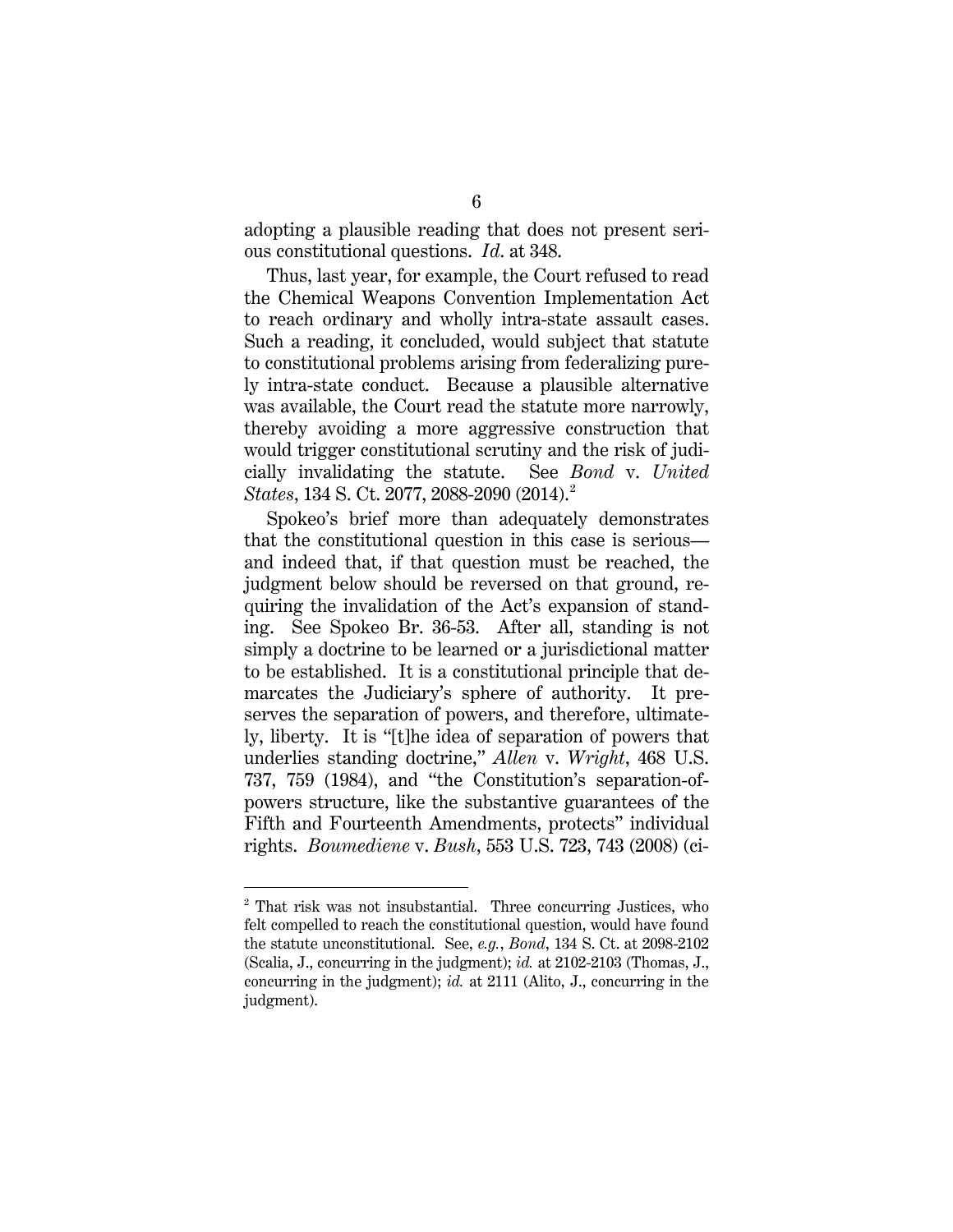tations omitted).

But that constitutional analysis can be pretermitted because the Act has a constitutionally unremarkable text and structure—it provides technical standards that "consumer reporting agencies" must follow, and provides a right of action for those *who have constitutional standing*—*i.e.*, those who have been actually harmed by violations of the technical standards. The doctrine of constitutional avoidance is sufficient to resolve this case.

#### **B. When Congress** *does* **wish to push the boundaries, the Court reasonably expects a clear statement to that effect**

Even if it were established that Congress *could* make adjustments to the actual-injury requirement of standing, that does not establish that Congress intended to do so here. The Act should reasonably be interpreted to avoid a construction that touches on important constitutional values—here, the very character of Article III's standing requirements and the deleterious consequences of transferring to private parties the power to prosecute alleged violations of legal standards when the parties have not themselves been actually harmed by those violations. This is not simply a matter of dodging a clear congressional intent to adopt a constitutionally questionable statute. Rather, as the Court explained in *Bond*, "[p]art of a fair reading of statutory text is recognizing that 'Congress legislates against the backdrop' of certain unexpressed presumptions." 134 S. Ct. at 2088 (quoting *EEOC* v. *Arabian Am. Oil Co.*, 499 U.S. 244, 248 (1991)). A clear statement to the contrary, of course, can rebut any such presumption. But absent such a clear indication that Congress actually wished to expand standing dramatically—and none exists in this Act—the Court should presume that Congress intends no such fundamental alteration of the lines of demarcation among the three branches even assuming that it had the power to do so.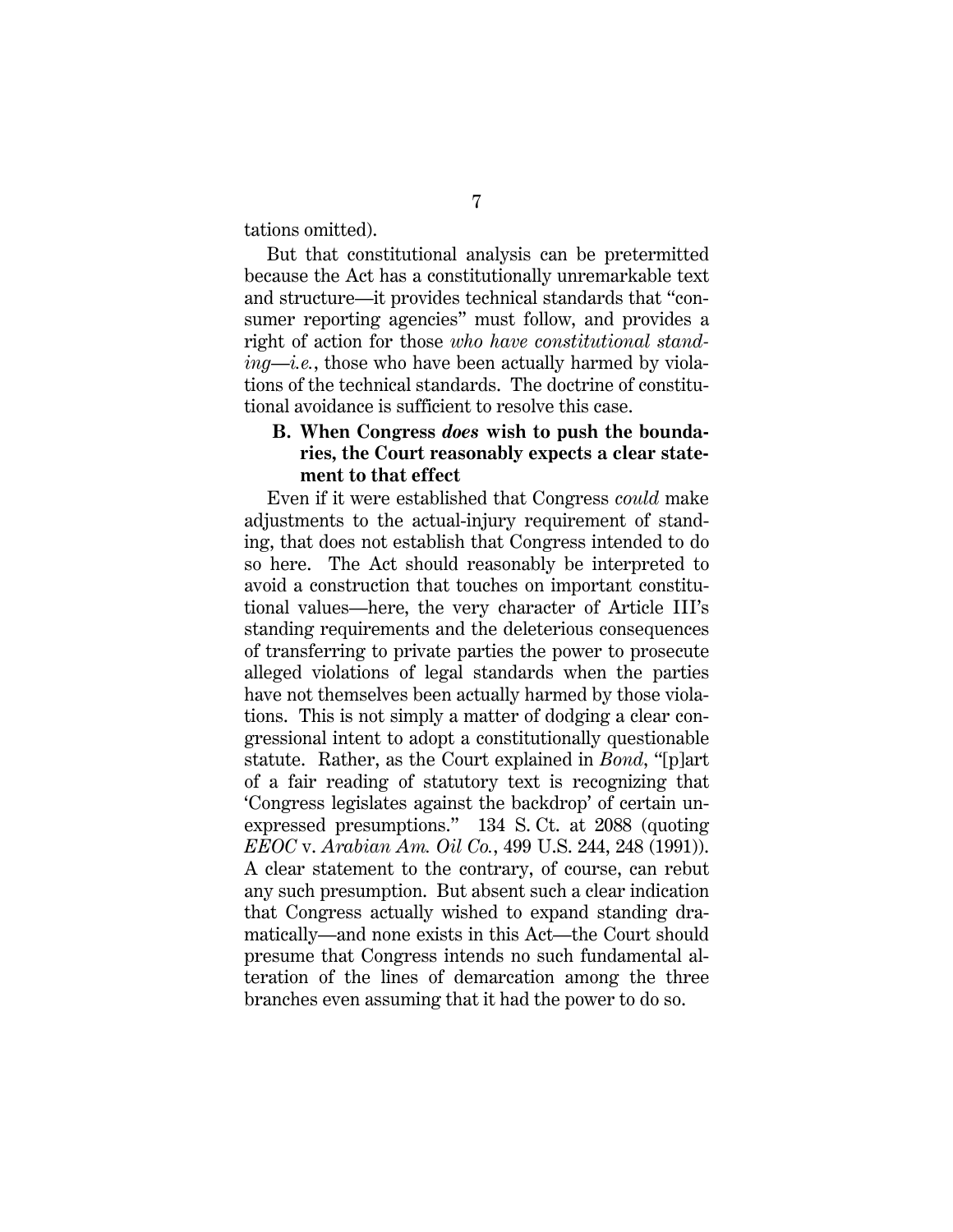#### 1. *Clear-statement rules help courts in identifying legislative intent in delicate and important areas*

*Bond* itself provides a useful example. While the statutory text at issue there was extraordinarily broad and unquestionably *could* have been construed to cover the intra-state conduct involved in that case, the Court made clear that part of the judicial reading of statutory text requires identifying the shared understandings between Congress and the courts that facilitate the smooth application of statutes. "The problem with [the Government's] interpretation is that it would 'dramatically intrude[] upon traditional state criminal jurisdiction,' and we avoid reading statutes to have such reach in the absence of a clear indication that they do. \* \* \* As we have explained, 'Congress has traditionally been reluctant to define as a federal crime conduct readily denounced as criminal by the States.' There is no clear indication of a contrary approach here." 134 S. Ct at 2088, 2093 (quoting *United States* v. *Bass*, 404 U.S. 336, 350, 349 (1971)).

In other words, while the statute *could* be read to cover the conduct at issue, the Court repeatedly insisted on a "clear indication" that Congress *actually intended* that it cover such conduct before it would give it the more aggressive reading. This need not imply anything at all about Congress's *power* to make any particular choice. Indeed, this Court requires explicit language from Congress in areas in which Congress has particularly broad power to legislate. "'[T]he Court . . . has tended to create the strongest clear statement rules to confine Congress's power in areas in which Congress has the constitutional power to do virtually anything.'" *INS* v. *St. Cyr*, 533 U.S. 289, 299 n.10 (2001) (quoting Eskridge & Frickey, Quasi-Constitutional Law: Clear Statement Rules as Constitutional Lawmaking, 45 Vand. L. Rev. 593, 597 (1992)).

Clarity is vital when political will is the primary pro-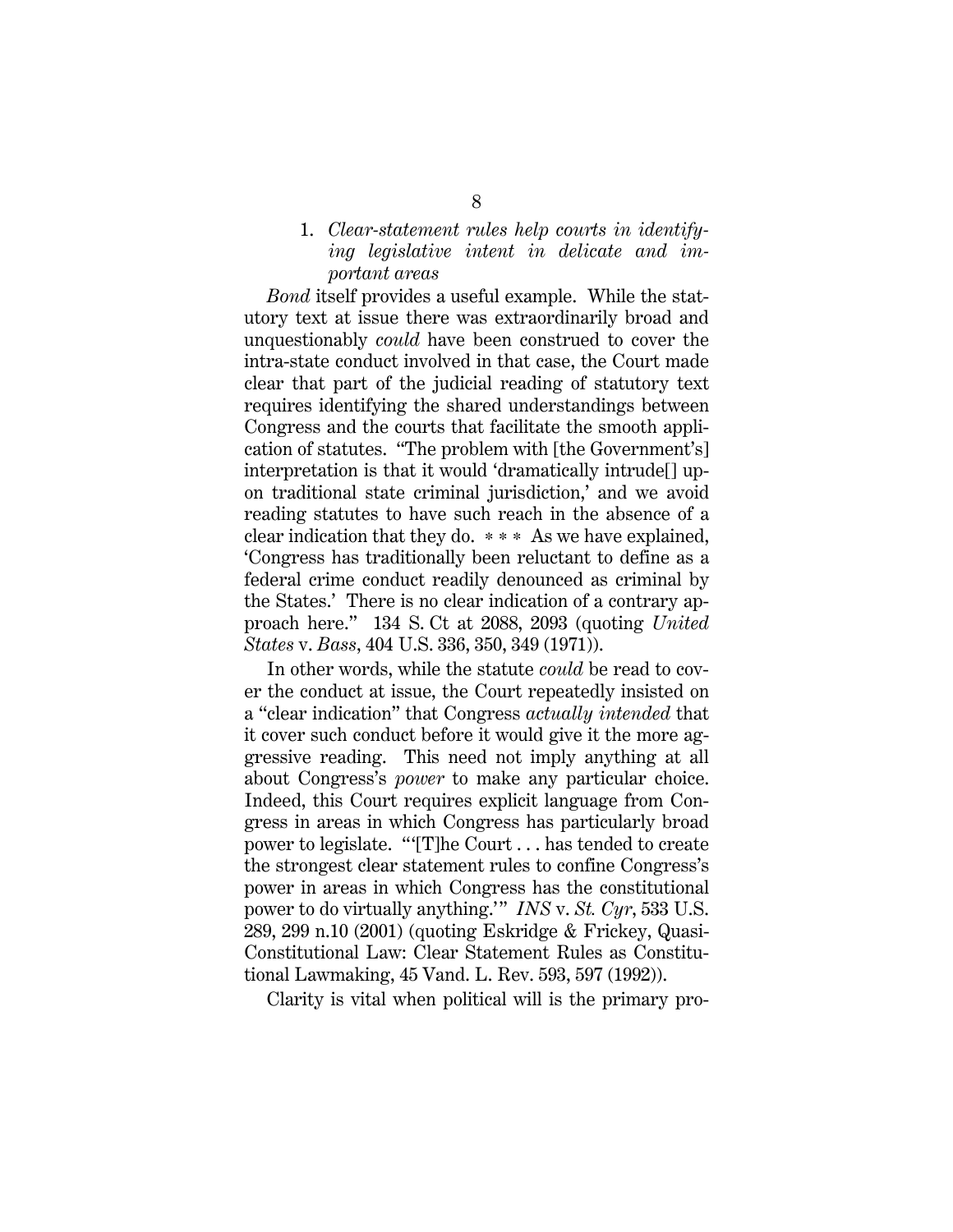tection against "intrusive exercises of Congress' Commerce Clause powers \*\*\* ." *Gregory* v. *Ashcroft*, 501 U.S. 452, 464 (1991). The Court must "be absolutely certain Congress *intended* such an exercise." *Ibid*. (emphasis added). Because "the separation and independence of the coordinate branches of the Federal Government serve to prevent the accumulation of excessive power in any one branch," *id*. at 458, Congress must textually remove all doubt if it intends to intrude upon the powers of coordinate branches. Creating new rights and remedies under the Commerce Clause is, as a general matter, purely for Congress; if its powers extend to modifying the roles of the other branches, therefore, then a respectful response from the Judiciary is to attribute no such motive to Congress unless it is unmistakable.

Examples in various other contexts abound. Some derive from constitutional red lines and others from centuries of tradition that Congress would be unlikely to jettison without doing so clearly.

- The Court has emphasized that limitations on access to habeas corpus present such a serious Suspension Clause issue that a statute will not be read to require that result if any other plausible reading exists. See *St. Cyr*, 533 U.S. at 300 (no clear statement to rebut presumption); *Boumedience*, 553 U.S. at 737-738 (Congress sufficiently rebutted presumption with clear statement); cf. *Hamdan* v. *Rumsfeld*, 548 U.S. 557, 575 (2006) ("Congress [will] not be presumed to have affected such denial [of habeas corpus] absent an unmistakably clear statement to the contrary.").
- In *Morrison* v. *National Australia Bank, Ltd.*, the Court emphasized that "[w]hen a statute gives no clear indication of an extraterritorial application, it has none." 561 U.S. 247, 255 (2010).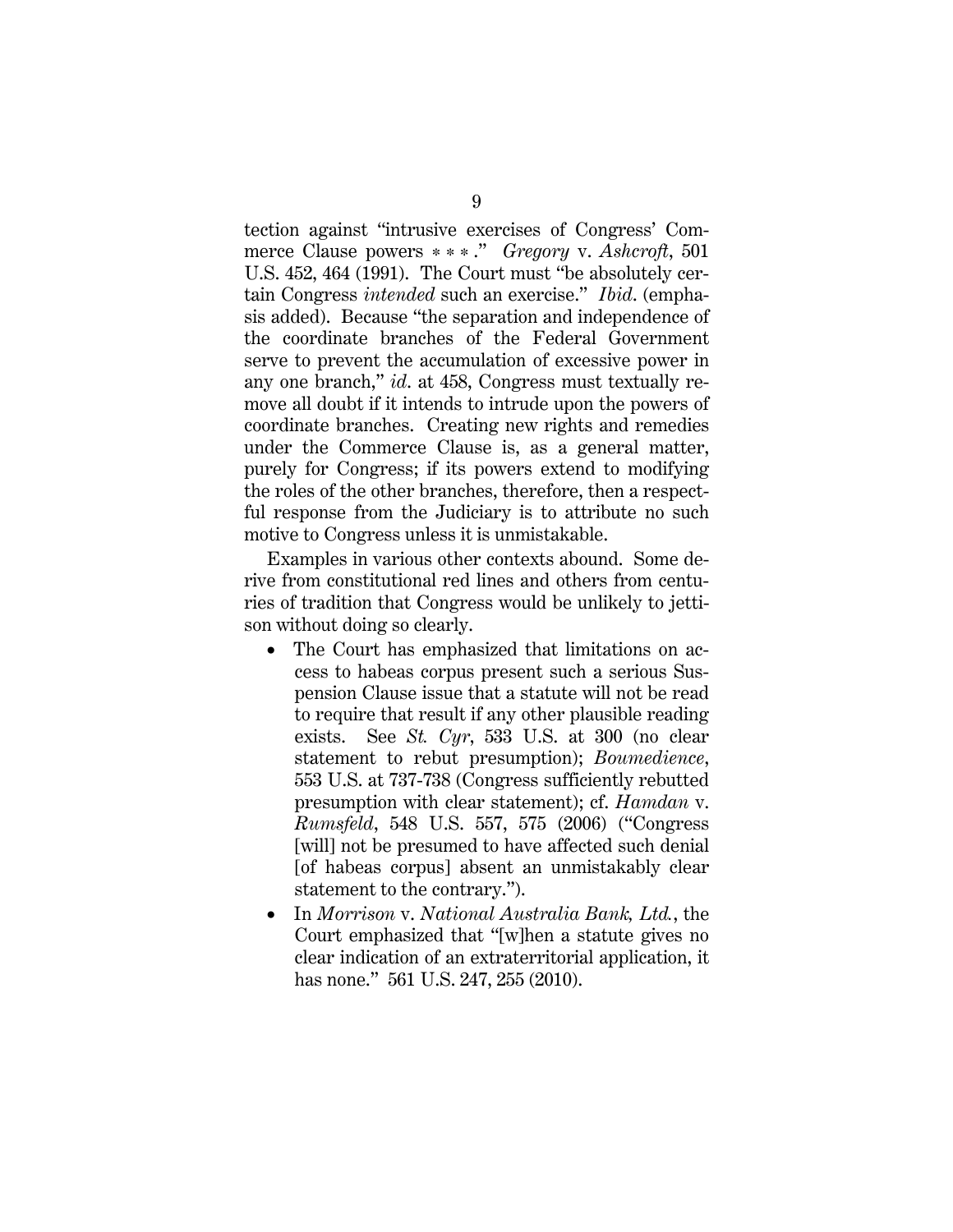- The Court has held that "Congress may abrogate the States' constitutionally secured immunity from suit in federal court only by making its intention unmistakably clear in the language of the statute." *Atascadero State Hosp.* v. *Scanlon*, 473 U.S. 234, 242 (1985).
- Giving "exclusive jurisdiction over a federal cause of action" requires Congress to "affirmatively divest state courts of their presumptively concurrent jurisdiction." *Yellow Freight Sys., Inc.* v. *Donnelly*, 494 U.S. 820, 823 (1990).
- In *Hecht Co.* v. *Bowles*, the Court even presumed that Congress would make no "abrupt departure from traditional equity practice" without first "ma[king] its desire plain." 321 U.S. 321, 330 (1944).

All of these (and other) presumptions ultimately turn on common sense and the respectful assumption that Congress desires to maintain the contours of our constitutional system. One would not, in other words, expect Congress to cavalierly or thoughtlessly abrogate the States' sovereign immunity, and so it is sensible to read a statute as intending such a step (when constitutionally permissible at all) only when Congress has removed all ambiguity. "This interpretive rule facilitates a dialogue between Congress and the Court. If the Court invokes a clear statement rule to advise that certain statutory interpretations are favored in order to avoid constitutional difficulties, Congress can make an informed legislative choice either to amend the statute or to retain its existing text." *Boumediene*, 553 U.S. at 738 (citations omitted).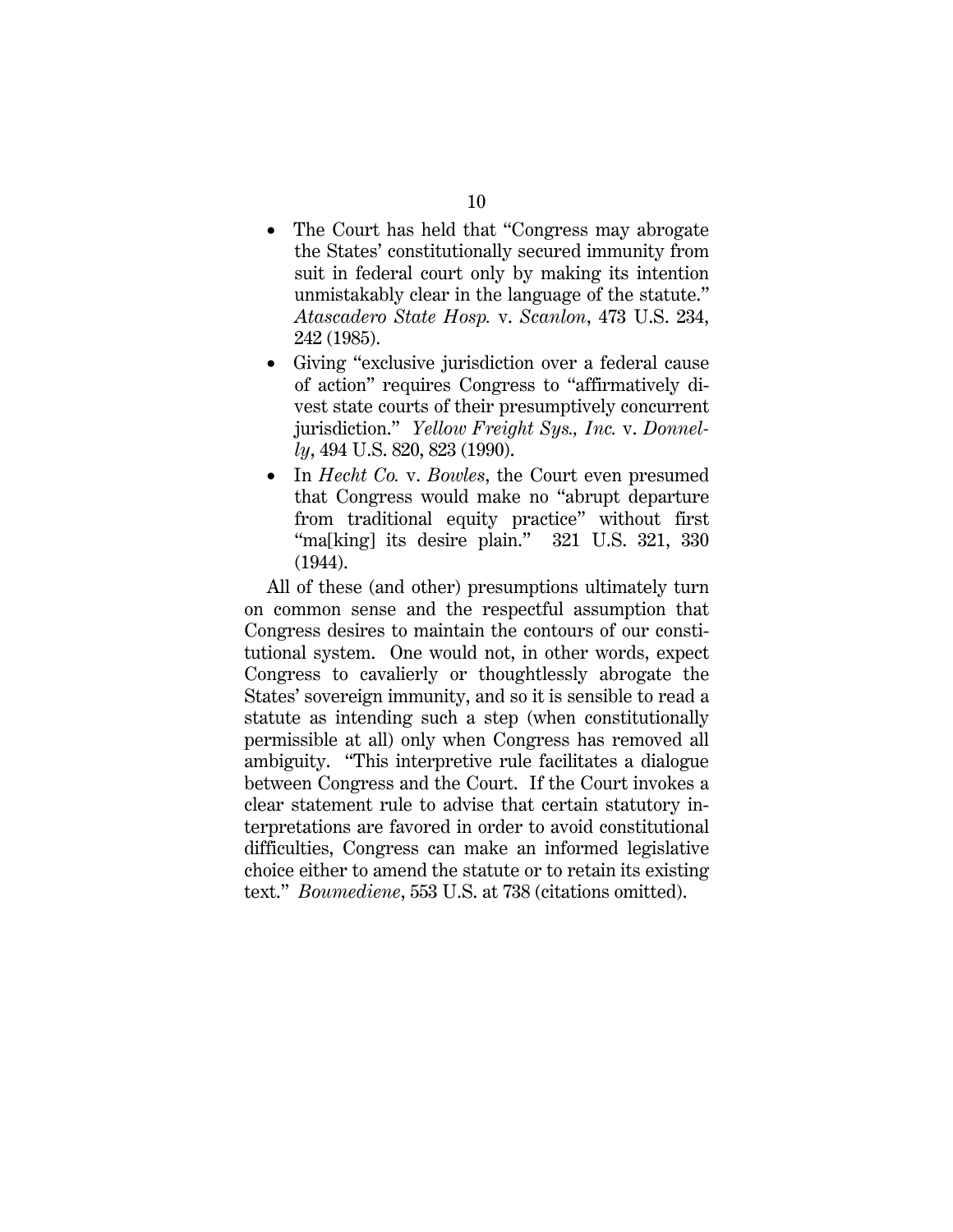#### 2. *Congress would not modify constitutional standing requirements without a clear statement*

Legislative adjustments to standing to sue readily fit within the category where this Court expects clear indications from Congress before the Court will read a statute to take a dramatic turn from established constitutional understandings. When exercising its power to authorize private litigation, for instance, "Congress must at the very least identify the injury it seeks to vindicate and relate the injury to the class of persons entitled to bring suit." *Lujan* v. *Defenders of Wildlife*, 504 U.S. 555, 580 (1992) (Kennedy, J., concurring). If it is indispensable to clearly "identify the injury" underlying a new cause of action, the Court should expect far more clarity in a statute that intends to *eliminate* the injury-in-fact requirement altogether.

The Ninth Circuit's expansive reading of the Fair Credit Reporting Act, however, leaps to the conclusion that Congress intended plaintiffs to be excused from showing injury in fact. Pet. App. 6a. Spokeo is a business that aggregates publicly available data to operate a "people search engine." Here, Spokeo allegedly included false data that *enhanced* Robins's qualifications. Whether Spokeo violated the Act's standards at all is not directly at issue here, but even assuming that it did, lawsuits like Robins's—seeking redress for an act causing him no concrete injury—upset the balance of power in two ways that justify demanding a clear statement before embracing the Ninth Circuit's reading: They directly infringe upon the Executive's law-enforcement responsibility and they drag the Judiciary into disputes that do not fall within the "judicial Power," U.S. Const. art. III, § 1.

First, the injury-in-fact requirement is "not just an empty formality." *Lujan*, 504 U.S. at 581 (Kennedy, J., concurring). It protects "the Chief Executive's most im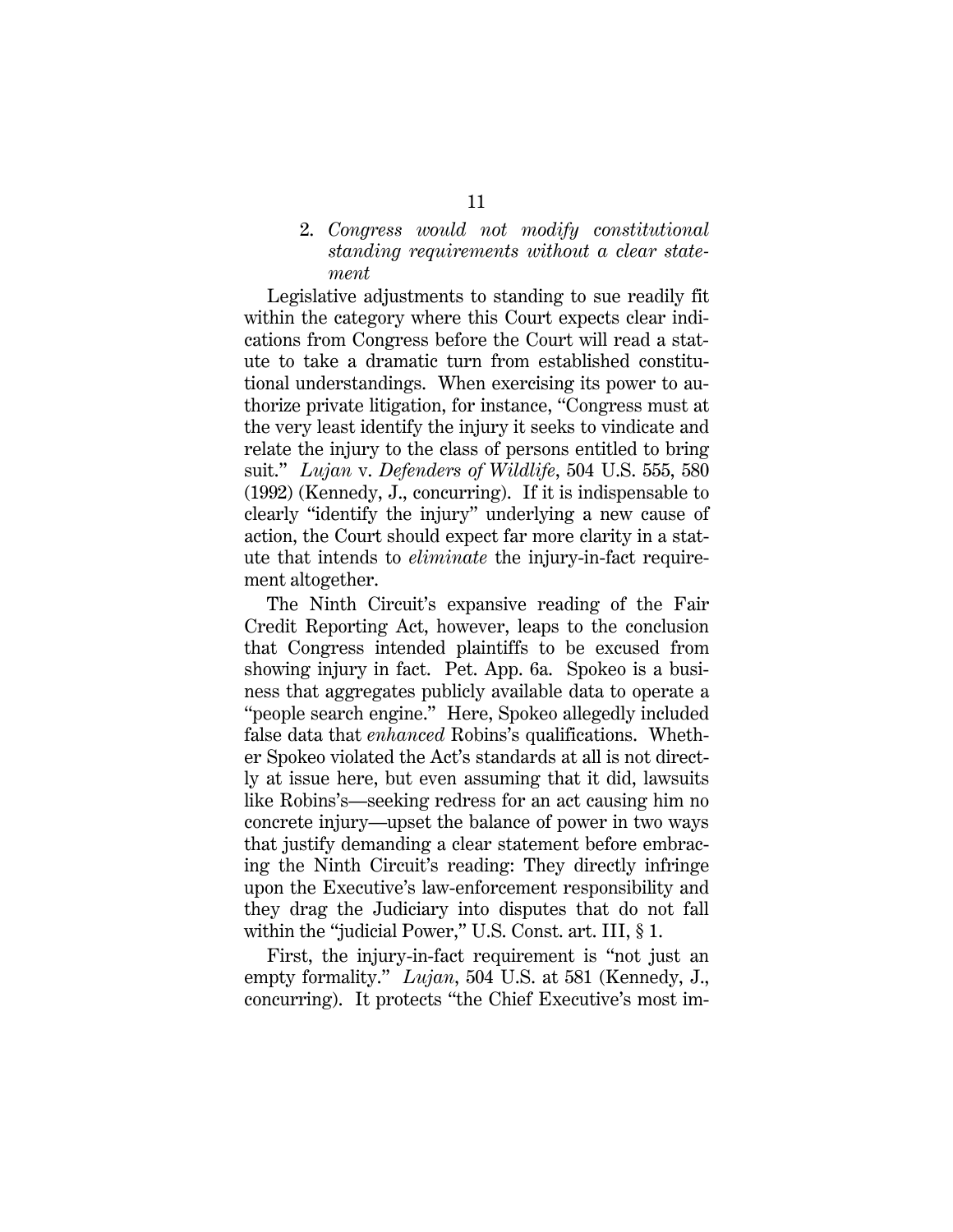portant constitutional duty, to 'take Care that the Laws be faithfully executed,' Art. II, § 3." *Id.* at 577 (maj. op.). A private party does not have "special license to roam the country" to search out wrongdoings and bring them to court. *Valley Forge Christian College* v. *Americans United for Separation of Church & State, Inc.*, 454 U.S. 464, 487 (1982). Unless Congress expressly grants a private party the right to bring suit, see *Vermont Agency of Nat. Res.* v. *United States ex. rel. Stevens*, 529 U.S. 765, 773 (2000), enforcement of the laws belongs to the President, not bounty hunters. See also Pet. Br. 28-31.

Second, another primary purpose of the concrete-injury requirement is to "confine[] the Judicial Branch to its proper, limited role in the constitutional framework of Government." *Lujan*, 504 U.S. at 581 (Kennedy, J., concurring). Any limitation upon the federal Judiciary, "whether imposed by the Constitution or by Congress, must be neither disregarded nor evaded." *Owen Equipment & Erection Co.* v. *Kroger*, 437 U.S. 365, 374 (1978). If Congress desired to make an abrupt departure from Article III standing requirements in the adoption of the Act, "it would have made its desire plain." *Hecht Co.*, 321 U.S. at 330. Reading the Act, as the Ninth Circuit did, to eliminate the need to show any injury-in-fact thus undercuts the constitutional structure of the separation of powers—*all three powers*—without any clear statement from Congress that it intended to do so.

The Ninth Circuit insisted on no such clarity, believing that Congress's simple authorization of statutory damages dispensed with the injury-in-fact requirement. Pet. App. 6a. But that hardly makes sense. It is at odds with what the Act intends to do—prevent *harm* and compensate *injury*. Indeed, drawing such broad meaning from the mere existence of statutory damages exacerbates the problem—granting standing to someone not *constitutionally entitled* to sue is bad enough, but then entitling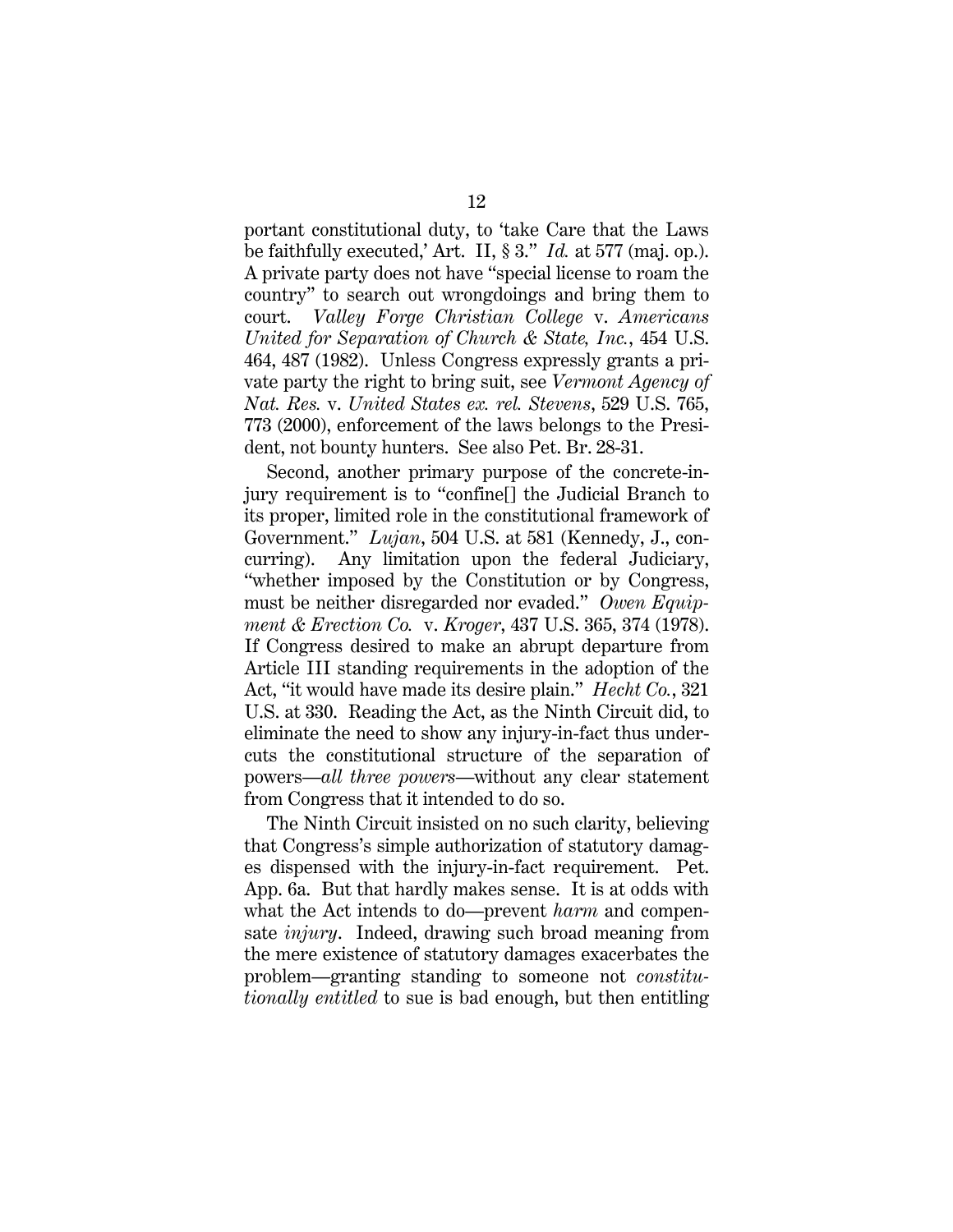such a party to collect potentially ruinous damages *for nothing* of constitutional cognizance is dramatically worse.[3](#page-18-0) A statute requiring "accurate payment of overtime," with a statutory penalty for willful violations, would not reasonably indicate a congressional desire to subject a company to suit and damages after inaccurately *over-paying* employees.

#### 3. *Congress is perfectly capable of speaking clearly about standing*

Nor is there any question that Congress is capable of legislating expressly—as it has done when it wishes to push standing to (and perhaps beyond) its outer bounds. It did so in the well known case of Terri Schiavo. See Relief of the Parents of Theresa Marie Schiavo, Pub. L. 109- 3, § 2, 119 Stat. 15, 15 (Mar. 21, 2005) ("Any parent of Theresa Marie Schiavo shall have standing to bring suit under this Act.").<sup>[4](#page-18-1)</sup> In 1979, after the Senate confirmed Congressman Abner Mikva to a seat on the United State Court of Appeals for the District of Columbia Circuit, Congress passed a special statute allowing members of Congress to challenge the appointment on the grounds

<span id="page-18-0"></span><sup>&</sup>lt;sup>3</sup> The collapse of the three-part standing inquiry into simply the question of whether there has been a statutory violation, see Pet. App. 9a, shows how dramatic the Ninth Circuit's judgment actually is. Spokeo's constitutional analysis is surely correct—but more immediately, the very fact that the Ninth Circuit collapses wellunderstood standing requirements into the mere existence of a statutory cause of action is itself a reason to doubt that Congress intended such a result. Even if Congress thought that it *could* escape Article III, it would be unlikely to do so in such a cavalier manner.

<span id="page-18-1"></span><sup>4</sup> The case was ultimately resolved when the courts refused to read the statute as requiring a preliminary injunction, see *Schiavo ex rel. Schindler* v. *Schiavo*, 403 F.3d 1223 (11th Cir. 2005); *Schiavo ex rel. Schinder* v. *Schiavo*, 403 F.3d 1289 (11th Cir. 2005), and this Court denied certiorari.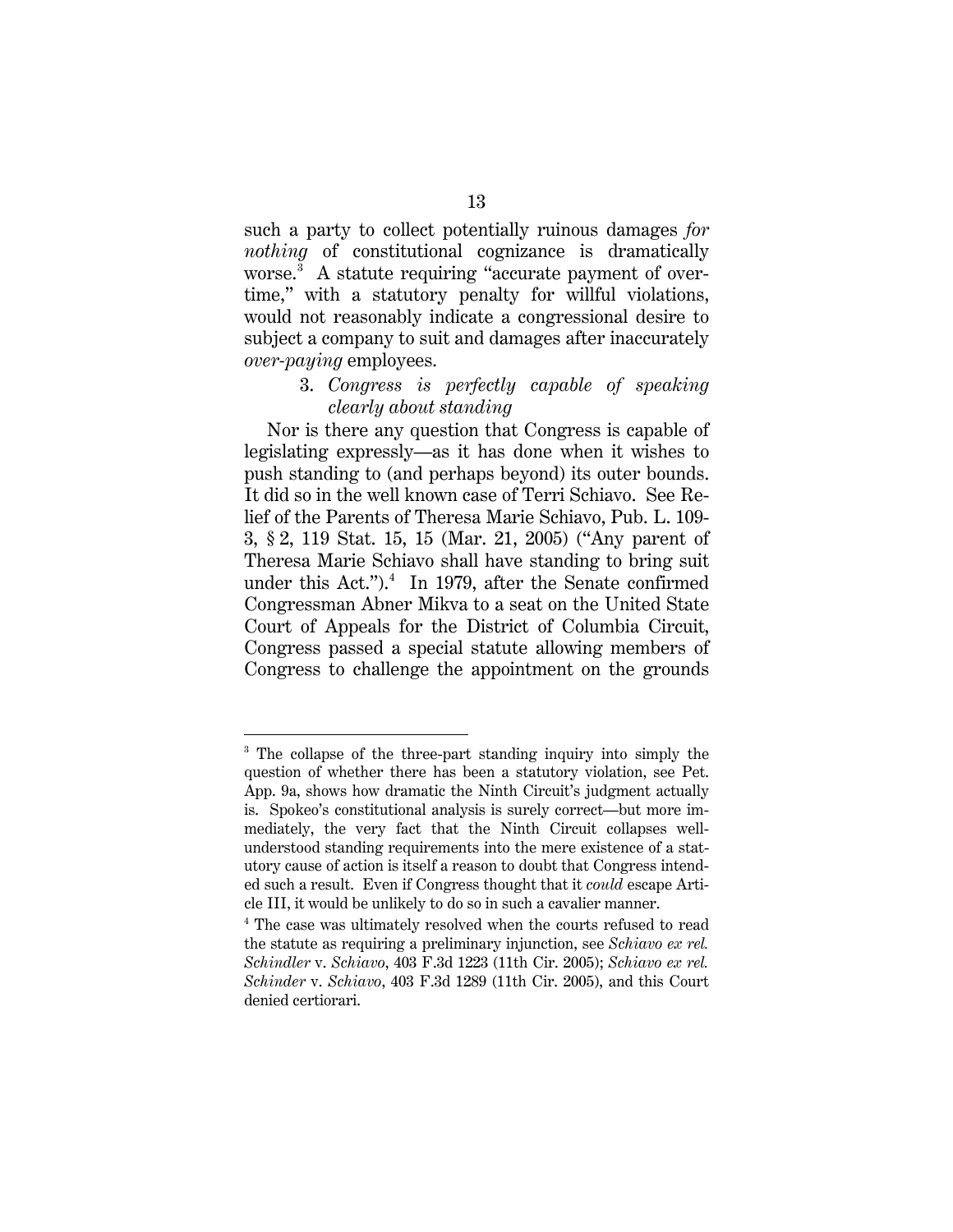that it violated the Constitution's Ineligibility Clause, $5$ because "the salaries of federal judges were increased during [then-Congressman] Mikva's term in Congress \*\*\* ." *McClure* v. *Carter*, 513 F. Supp. 265, 266 (D. Idaho), *aff'd sub nomine McClure* v. *Reagan*, 454 U.S. 1025 (1981). The statute, <sup>[6](#page-19-1)</sup> which the courts voided for violating the standing doctrine, "purport[ed] to grant standing to senators who voted for Judge Mikva as well as to those who voted against him. Furthermore, the statute purports to grant standing to members of the House of Representatives, who had no vote on the appointment at all." *Id.* at 271. That Congress readily can express its will when it wishes to push the standing envelope makes it far less likely that, in the Act at issue here, it intended to press as far as the Ninth Circuit believed.

The bottom line here is that the Ninth Circuit's analysis was backward in its assumptions. Rather than assume that Congress intended to erase standing requirements because "the statutory cause of action does not require a showing of actual harm," Pet. App. 6a, the logic of this Court's cases requires that Congress expressly provide for standing in the absence of harm if that is what it intends.

#### **C. Applying the clear-statement rule in this context has important practical benefits**

The doctrinal analysis of this case cannot be wholly divorced from its larger context: the Act is a regulatory statute that imposes technical standards on American

<span id="page-19-0"></span><sup>&</sup>lt;sup>5</sup> "No Senator or Representative shall, during the Time for which he was elected, be appointed to any civil Office under the Authority of the United States, which shall have been created, or the Emoluments whereof shall have been encreased during such time \*\*\*." U.S. Const. art. I, § 6, cl. 2.

<span id="page-19-1"></span> $6$  Act of October 12, 1979, Pub. L. No. 96-86, § 101 $(c)$ , 93 Stat. 656 (not codified)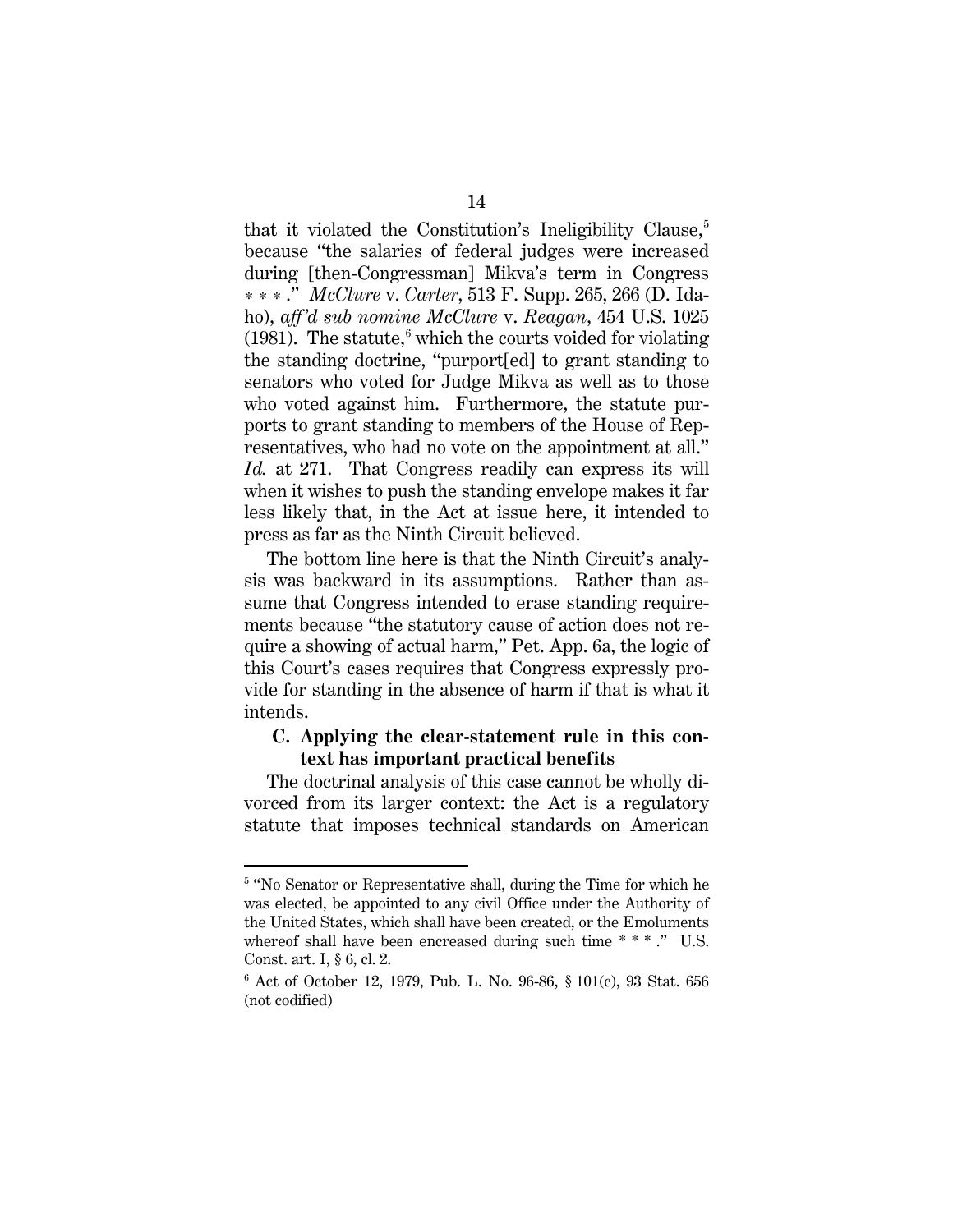businesses. The Fair Credit Reporting Act details standards for how consumer credit reports must be processed, prepared, divulged, and reviewed. But that is, of course, only a tiny fraction of the regulatory thicket facing all American businesses.

From the perspective of this regulated public, clarity is not so much a doctrinal nicety as an essential means of being able to comply with the law in good faith. For example, if this Act—and the many others like it contained a clear statement subjecting businesses to private suits *even when no one has been harmed*, businesses would at least have meaningful notice of this vast risk. The clear statement would itself generate awareness of potential liability, which in turn could inform decisionmaking about whether and to what extent businesses or individuals should engage in particular commercial endeavors. Sometimes the risk may not be worth the reward; ensuring absolute compliance could be so costly as to destroy an activity's economic value altogether. But clear statutory directives at least would allow businesses to make an educated assessment in the first place.

Clarity also facilitates compliance. Commercial actors work hard to comply with all obligations, but there are countless opportunities for the unwary to fall short of some technical requirement or other. Before any retailer can buy any inventory, sell any merchandise, or employ any workers, it faces a complex of governmental imperatives—statutes passed at the federal, state, and local levels, and then regulations issued by administrative agencies at each level of government. That corpus is always growing. Each year, between 2,500 and 4,500 new final rules—of sometimes considerable length and complexity—are published in the Federal Register alone. See Carey, Counting Regulations: An Overview of Rulemaking, Types of Federal Regulations, and Pages in the Federal Register, Congressional Research Service, at ii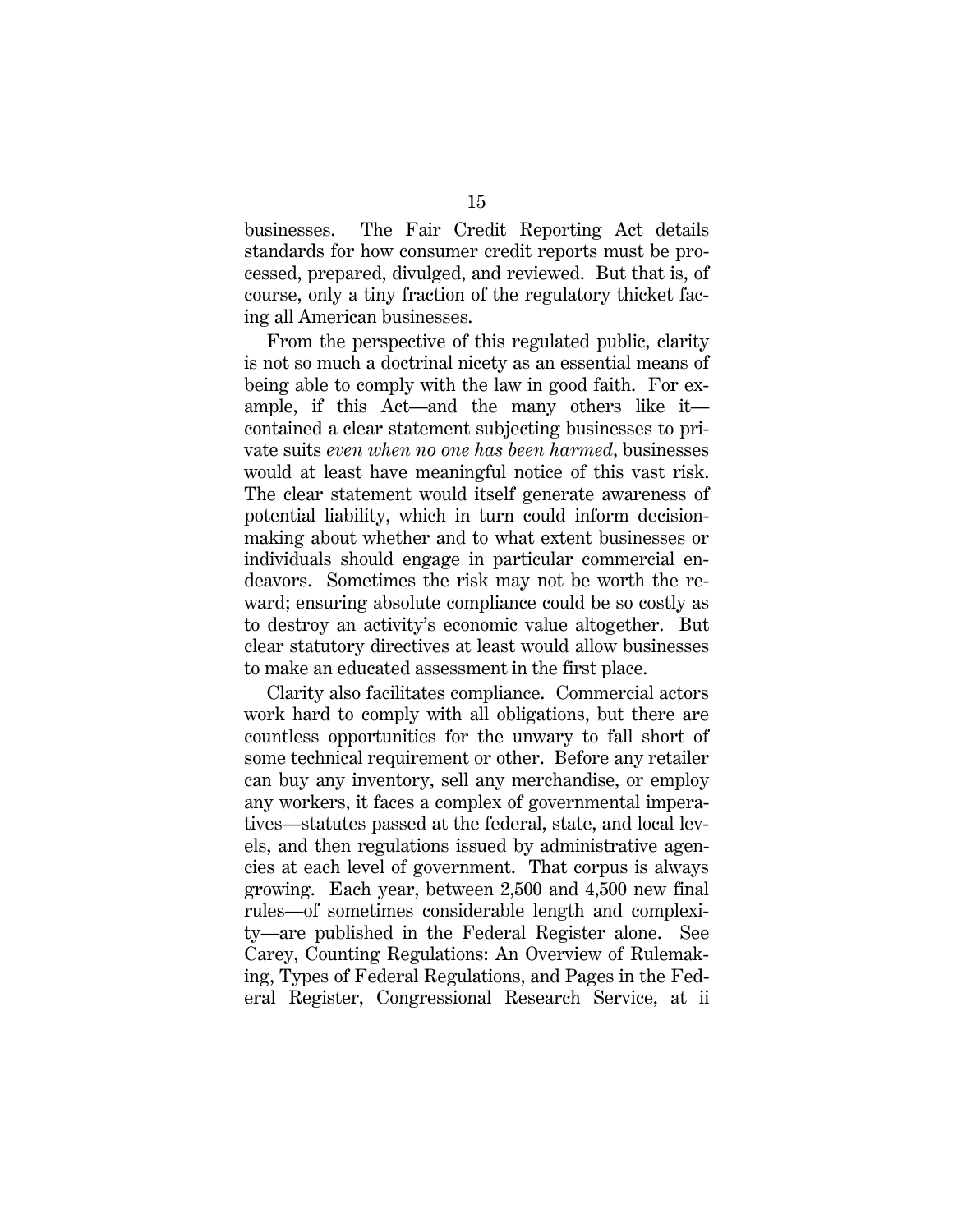$(2014).$ <sup>[7](#page-21-0)</sup> Those who are trying in earnest to follow the law often find it difficult to know what the law demands—and error can be financially ruinous or even bring criminal consequences.<sup>[8](#page-21-1)</sup>

Retailers, like those in other industries that contribute to the American economy, certainly seek no dispensation from any validly imposed legal obligation. But a clearstatement rule with respect to statutes, like the Act, that vastly expand the number of potential plaintiffs, would allow the regulated public to predict with some modicum of accuracy what the law requires. This is not a theoretical concern. As Spokeo noted, various *amici* at the petition stage have already illustrated with examples how noharm lawsuits (and often class actions) under the Act, or others like it, have begun to proliferate. See Pet. Br. 33. The retail industry is, unsurprisingly, no exception.

To take but a single type of claim under just the Fair Credit Reporting Act itself, retailers are frequently targeted in no-harm class-action lawsuits for alleged violations of the Act's requirement that companies include a "stand-alone disclosure" during the job-application process. See 15 U.S.C. §1681b(b)(2)(A)(i). Retailers who have included any *extra* information on a disclosure have been sued; many such cases will turn on this Court's decision in *Spokeo*, while others have already led to substantial nuisance-value settlements that primarily pay

<u>.</u>

<span id="page-21-0"></span><sup>7</sup> Available at https://fas.org/sgp/crs/misc/R43056.pdf.

<span id="page-21-1"></span><sup>8</sup> In *Sykes* v. *United States*, Justice Scalia acknowledged the "everincreasing volume of laws in general, and of criminal laws in particular. It should be no surprise that as the volume increases, so do the number of imprecise laws. And no surprise that our indulgence of imprecisions that violate the Constitution encourages imprecisions that violate the Constitution." 131 S. Ct. 2267, 2288 (2011) (Scalia, J., dissenting).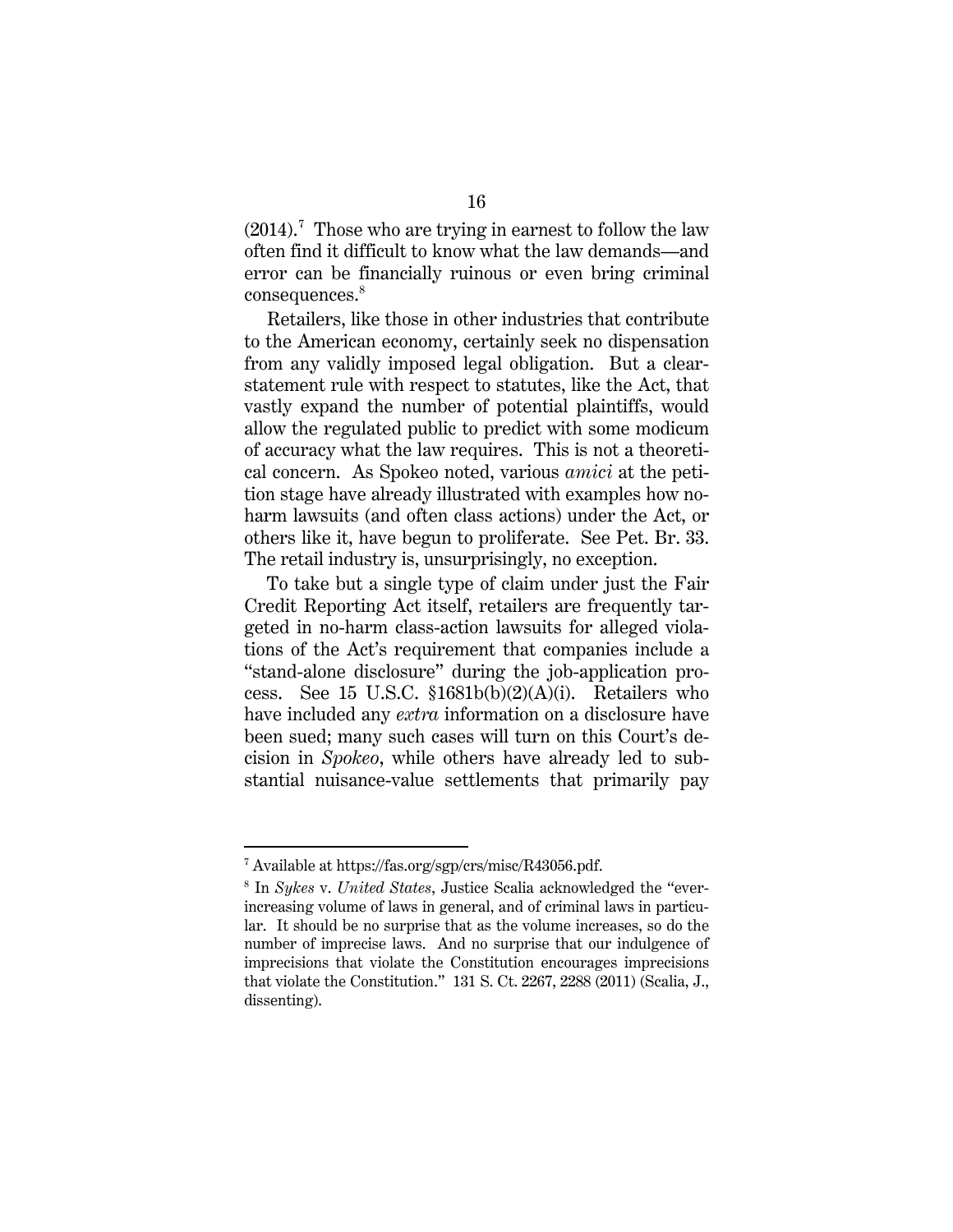the lawyers.<sup>[9](#page-22-0)</sup> These cases, already just the tip of the iceberg and taken only from this single Act, would presumably be just the start of a much larger onslaught if the judgment below were to be affirmed and this litigation tactic were to be endorsed.

But common sense reveals that there is no good reason that Congress would intend to draft statutes to function like jackpots for the primary benefit of those who scour the United States Code or the Code of Federal Regulations to identify technical misses that harmed nobody. Robins here purports to be able to extract more than a *billion* dollars from Spokeo, simply because of alleged errors that have harmed neither himself nor anyone else. See Pet. Br. 33-34. It is unlikely in the extreme that Congress thought that it was endorsing such entrepreneurial yet destructive litigation.

<span id="page-22-0"></span><sup>9</sup> See, *e.g.*, Bricketto, JPML Centralizes Michaels Class Suits Over Job Credit Checks, Law360 (Apr. 9, 2015), available at http://www.law360.com/articles/641381 (discussing *Graham* v. *Michaels Stores Inc.*, No. 2:14-cv-07563 (D.N.J.); *Burnside* v. *Michaels Stores Inc.*, No. 6:15-cv-3010 (W.D. Mo.), and *Castro* v. *Michaels Stores Inc.*, No. 3:15-cv-276 (N.D. Tex.)); Field, Whole Foods Can't Stay FCRA Suit Until *Spokeo* Decision, Law360 (Apr. 29, 2015), available at http://www.law360.com/articles/649165 (discussing *Speer* v. *Whole Foods Market Group Inc.*, No. 8:14-cv-03035 (M.D. Fla.)); Germaine, Dollar Tree Hit With Class Action Over Background Checks, Law360 (May 18, 2015), available at http://www.law360.com/articles/656847 (discussing *Walker* v. *Dollar Tree Stores Inc.*, No. 8:15-cv-01170 (M.D. Fla.)); Grande, Home Depot Pens Deal To End FCRA Class Action, Law360 (Apr. 21, 2015), available at http://www.law360.com/articles/645948 (discussing *Fernandez* v. *Home Depot USA Inc.*, No. 8:13-cv-00648 (C.D. Cal.)); Wickham, Publix Seeks OK On \$6.8M Deal Over Background Checks, Law360 (Oct. 28, 2014), available at http://www.law360.com/ articles/590992 (discussing *Knights* v. *Publix Super Markets, Inc.*, No. 3:14-cv-00720 (M.D. Tenn.)) (settlement would give \$48 to each class member and \$2.3 million to each attorney).